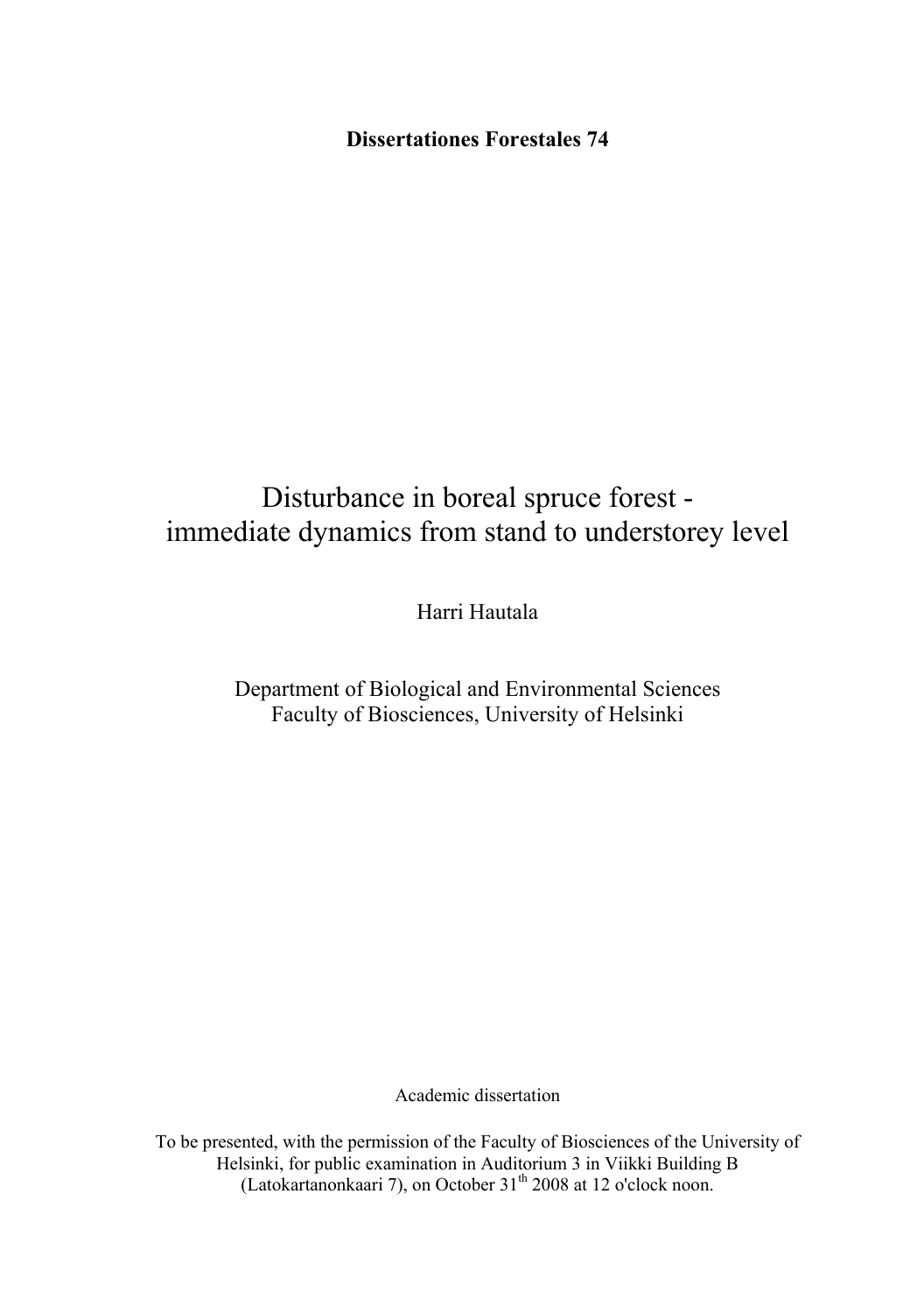*Title of dissertation:* Disturbance in boreal spruce forest – immediate dynamics from stand to understorey level

*Author:* Harri Hautala

*Dissertationes Forestales 74* 

*Thesis Supervisors:*  Docent Sanna Laaka-Lindberg Finnish Museum of Natural History, University of Helsinki, Finland Docent Anne Tolvanen Finnish Forest Research Institute, Muhos Research Unit, Finland

*Pre-examiners:*  Dr. Maija Salemaa Vantaa Research Unit, Finnish Forest Research Institute, Finland Docent Pirkko Siikamäki Oulanka Research Station, University of Oulu, Finland

*Opponent:*  Prof. Jari Kouki Faculty of Forest Sciences, University of Joensuu, Finland

ISSN 1795-7389 ISBN 978-951-651-236-8 (PDF)

(2008)

*Publishers:*  Finnish Society of Forest Science Finnish Forest Research Institute Faculty of Agriculture and Forestry of the University of Helsinki Faculty of Forest Sciences of the University of Joensuu

*Editorial Office:*  Finnish Society of Forest Science P.O. Box 18, FI-01301 Vantaa, Finland http://www.metla.fi/dissertationes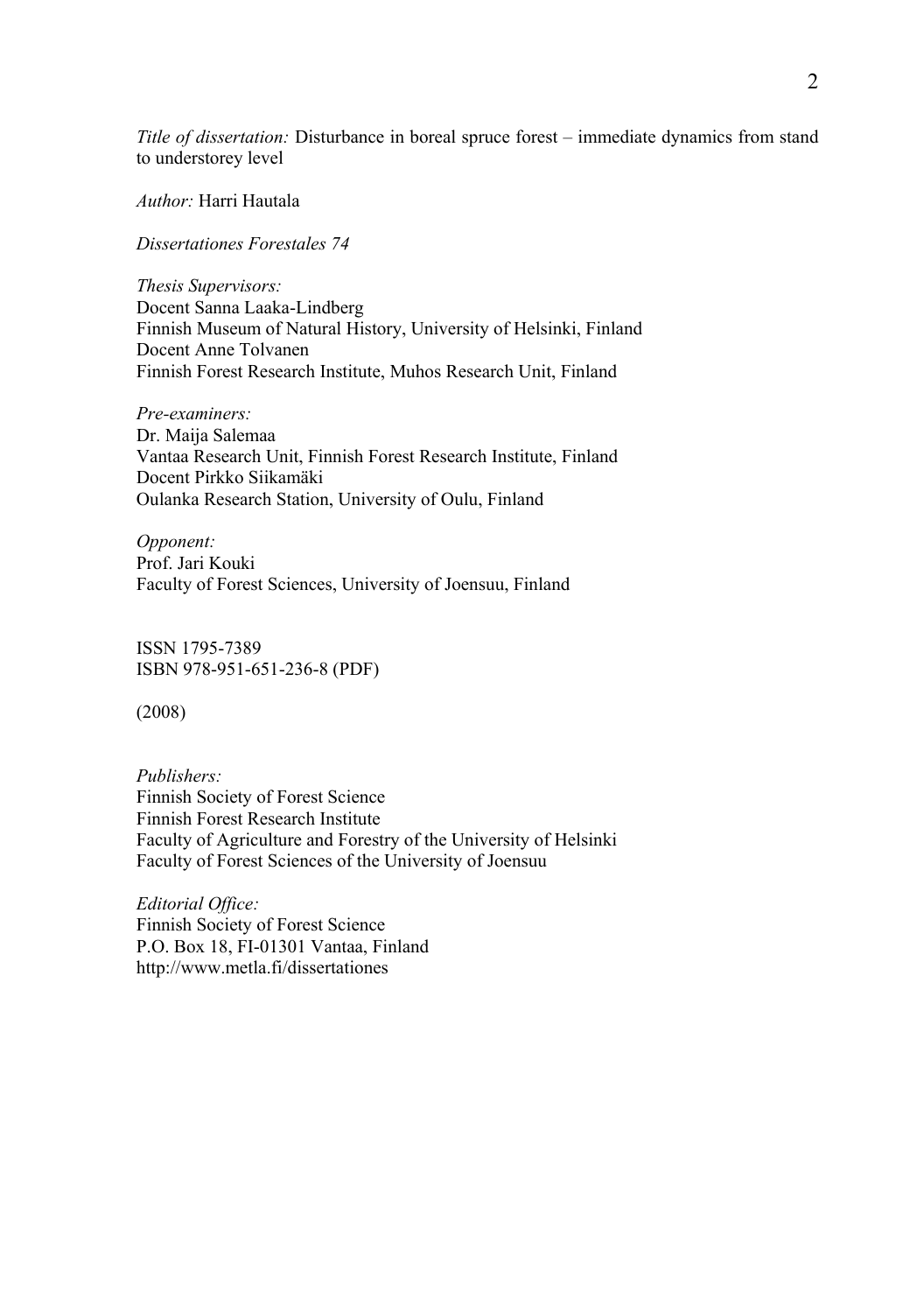**Hautala, H.** 2008. Disturbance in boreal spruce forest – immediate dynamics from stand to understorey level. Dissertationes Forestales 74. 30 p. Available at http://www.metla.fi/dissertationes/df74.htm

# **ABSTRACT**

The immediate effects of two human-related vegetation disturbances, (1) green tree retention (GTR) patch felling and scarification by harrowing and (2) experimental understorey vegetation layer removal, were examined in boreal forest stands in Finland.

Effects of GTR patch felling and scarification on tree uprootings (I), on coarse woody debris (CWD) (II) and on epixylic plant community (III) were followed in upland and in paludified forest types. Uprootings increased considerably during 2-3 years after the fellings and were more frequent (47%) in the paludified than in the upland forest (13%). Scarification reduced 68% of the CWD in the felling area. Cover and especially species richness of epixylics declined in the both areas during 1-2 years after the felling. The increasing size of GTR patch correlated positively with the species richness.

Regeneration of understorey vegetation community (IV) and *Vaccinium myrtillus* and *Vaccinium vitis-idaea* (IV) after different removals of vegetation layers in an old-growth forest took four years. The regeneration occurred mainly by vegetative means and it was faster in the terms of species richness than in the cover. In the most severe treatment, recovery occurred merely by sexual reproduction. *V. myrtillus* recovered mainly by producing new shoots. *V. vitis-idaea* recovered faster than *V. myrtillus*, mainly by increasing length growth.

For ecological reasons, use of larger GTR patches on paludified biotope would be recommendable. In felling areas, scarification by harrowing could be replaced with some other spot-wise method. After moderate intensity level disturbance, recovery occurs rapidly by vegetative regrowth of the dominating species. High level of intensity may prevent the recovery of vegetation community for years, while enabling also the genetic regeneration of the initial species. Local anthropogenic-related disturbances are currently increasing and they can interact during temporally short times, which should be taken in to account in the future forest management plans.

**Keywords**: coarse woody debris, epixylics, green tree retention, growth form, understorey community, uprooting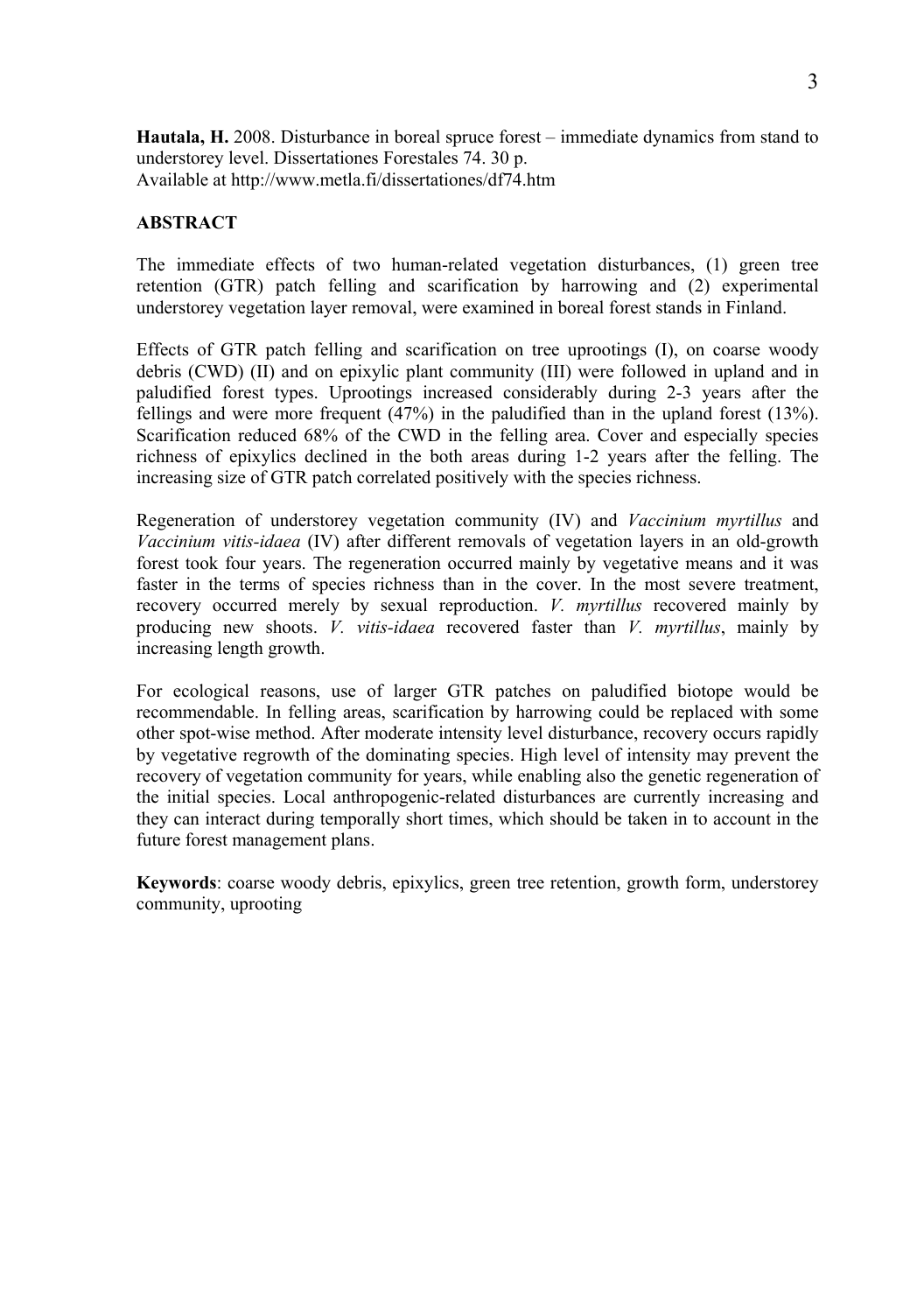#### **ACKNOWLEDGEMENTS**

I wish to thank the numerous people involved for preparing the way for this thesis. The coauthors of the papers, Sanna Laaka-Lindberg, Anne Tolvanen, Carolin Nuortila, Ilkka Vanha-Majamaa and Jyrki Jalonen have all helped me enormously during the studies. Sanna and Anne have also made priceless work as supervisors of the thesis. Ilkka has helped me greatly during my time at FFRI.

Metsäteho PLC, University of Helsinki and FFRI originally started this work as part of the Finnish biodiversity program FIBRE (MONTA- and RETREE projects). Here, I want to thank especially Jari Niemelä, Simo Kaila and Markus Strandström. Stora-Enso Ltd (Tornator PLC) kindly provided us the study areas.

I also want to thank Marja-Leena Heinilehto, Riitta Ryömä, Ahti Anttonen, Juhani Mäkinen, Jaakko Rokkonen, Ilkka Taponen, Esko Saari and staff of the Oulanka Research Station and staff of FFRI for the assistance in the field and laboratory. Timo Kuuluvainen has helped me greatly along the researcher's way starting from my settling to Helsinki. Kari Laine has given me invaluable support especially during my study years at Oulu. Veijo Kaitala and people at Ecology and Evolutionary Biology have supported me greatly during the finalizing of this thesis. The comments from the pre-examiners helped me greatly to improve the text of the thesis. Leena Hamberg, Riitta Heinonen, Katja Matveinen-Huju, Ruut Rabinowitsch-Jokinen, Leena Karjalainen, Maija Salemaa, Charles Halpern, Bruce Forbes (also for proofreading the English of this thesis), Al Mitchell, Pasi Puttonen, Pekka Punttila, Thomas Ranius, Juha Siitonen and Ari Venäläinen have given me invaluable help and comments.

And last, but definitely not the least, I want to thank my family (my wife Susanna and my daughter Lilja), my parents (Jussi and Pirkko), my brother (Jari), my other relatives, my band mates (Susanna, Jari, Stibe and Teemu) and my other friends for your priceless support during the years.

This thesis was financed by Academy of Finland, FFRI, Finnish Cultural Foundation, Maj and Tor Nessling Foundation, Niemi-säätiö, Oskar Öflunds Stiftelse, The Finnish Forest Foundation, The Finnish Society of Forest Science, University of Helsinki and University of Oulu.

Vantaa, October 2008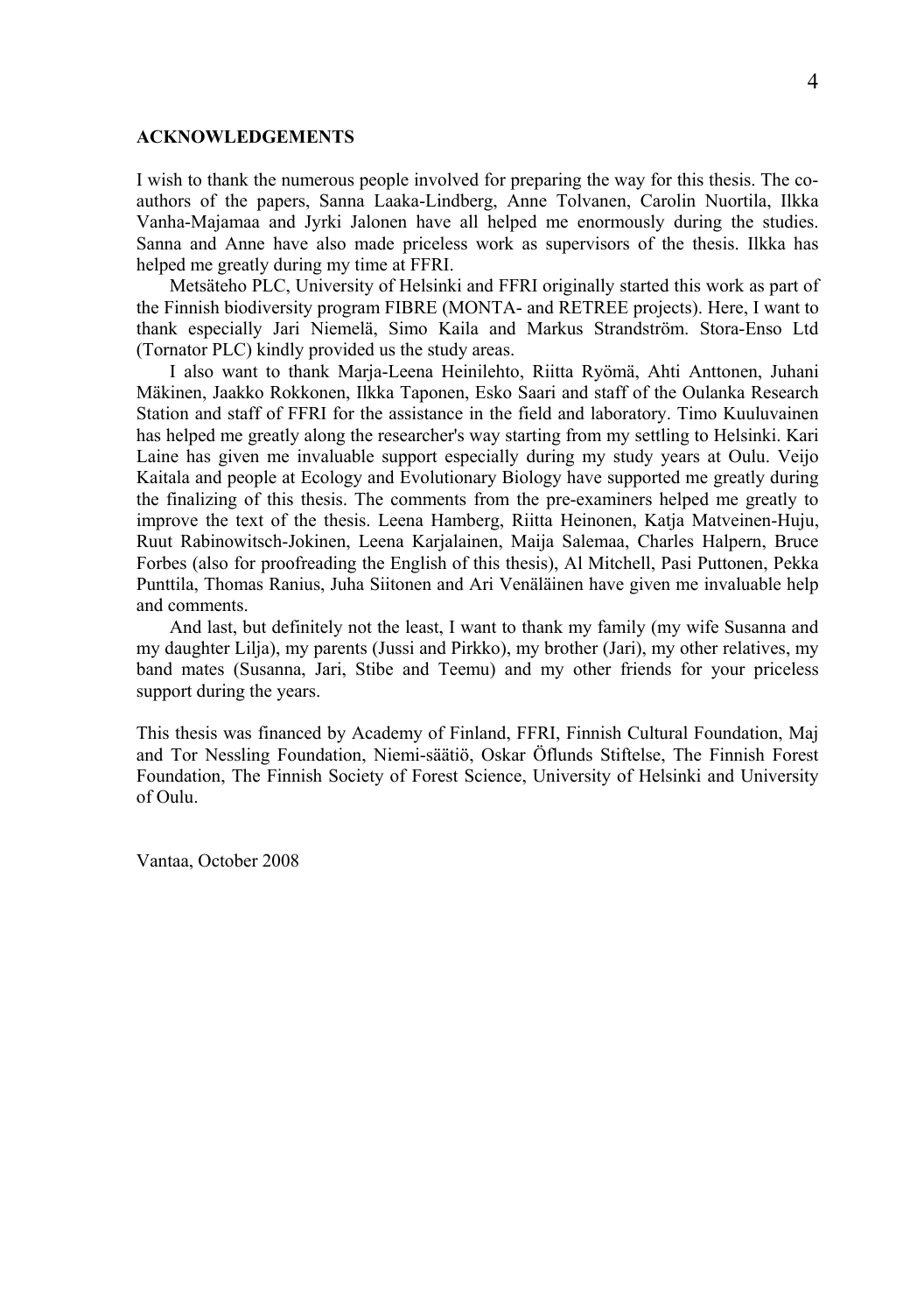#### **LIST OF ORIGINAL PUBLICATIONS**

The thesis is based on the following publications:

I. Hautala, H. & Vanha-Majamaa, I. 2006. Immediate tree uprooting after retention-felling in a coniferous boreal forest in Fennoscandia. Canadian Journal of Forest Research 3: 3167- 3172. DOI 10.1139/X06-193

II. Hautala, H., Jalonen, J., Laaka-Lindberg, S. & Vanha-Majamaa, I. 2004. Impacts of retention felling on coarse woody debris (CWD) in mature boreal spruce forests in Finland. Biodiversity and Conservation 13(8): 1541-1554. DOI 10.1023/B:BIOC.0000021327.43783.a9

III. Hautala, H., Laaka-Lindberg, S. & Vanha-Majamaa, I. 2008a. Effects of retention felling on epixylic species in boreal spruce forests in southern Finland. Manuscript.

IV. Hautala, H., Tolvanen, A. & Nuortila, C. 2008b. Recovery of pristine boreal forest floor community after selective removal of understorey, ground and humus layers. Plant Ecology 194: 273-282. DOI 10.1007/s11258-007-9290-0

V. Hautala, H., Tolvanen, A. & Nuortila, C. 2001. Regeneration strategies of dominant boreal forest dwarf shrubs in response to selective removal of understorey layers. Journal of Vegetation Science 12: 503-510. http://www.jstor.org/pss/3237002

The publications are referred to in the text by their roman numerals.

|                               |          | Ш                     | Ш                 | IV         | v          |
|-------------------------------|----------|-----------------------|-------------------|------------|------------|
| Original<br>idea              | IV-M, JJ | IV-M, JJ              | IV-M, JJ          | HH, AT     | HH, AT     |
| <b>Field</b><br>work          | IV-M, JJ | HH, IV-M, JJ,<br>SL-L | HH, IV-M,<br>SL-L | HH, AT, CN | HH. AT. CN |
| <b>Data</b><br>processing     | HH       | HH                    | HH.               | HH, AT, CN | HH, AT, CN |
| <b>Data</b><br>analyses       | HH       | HH                    | HH                | HH, AT, CN | HH, AT, CN |
| <b>Article</b><br>preparation | HH, IV-M | HH, IV-M,<br>JJ, SL-L | HH, IV-M,<br>SL-L | HH, AT, CN | HH, AT, CN |

#### **AUTHOR'S CONTRIBUTIONS**

HH = Harri Hautala, JJ = Jyrki Jalonen, SL-L = Sanna Laaka-Lindberg, CN = Carolin Nuortila, IV-M = Ilkka Vanha-Majamaa and AT = Anne Tolvanen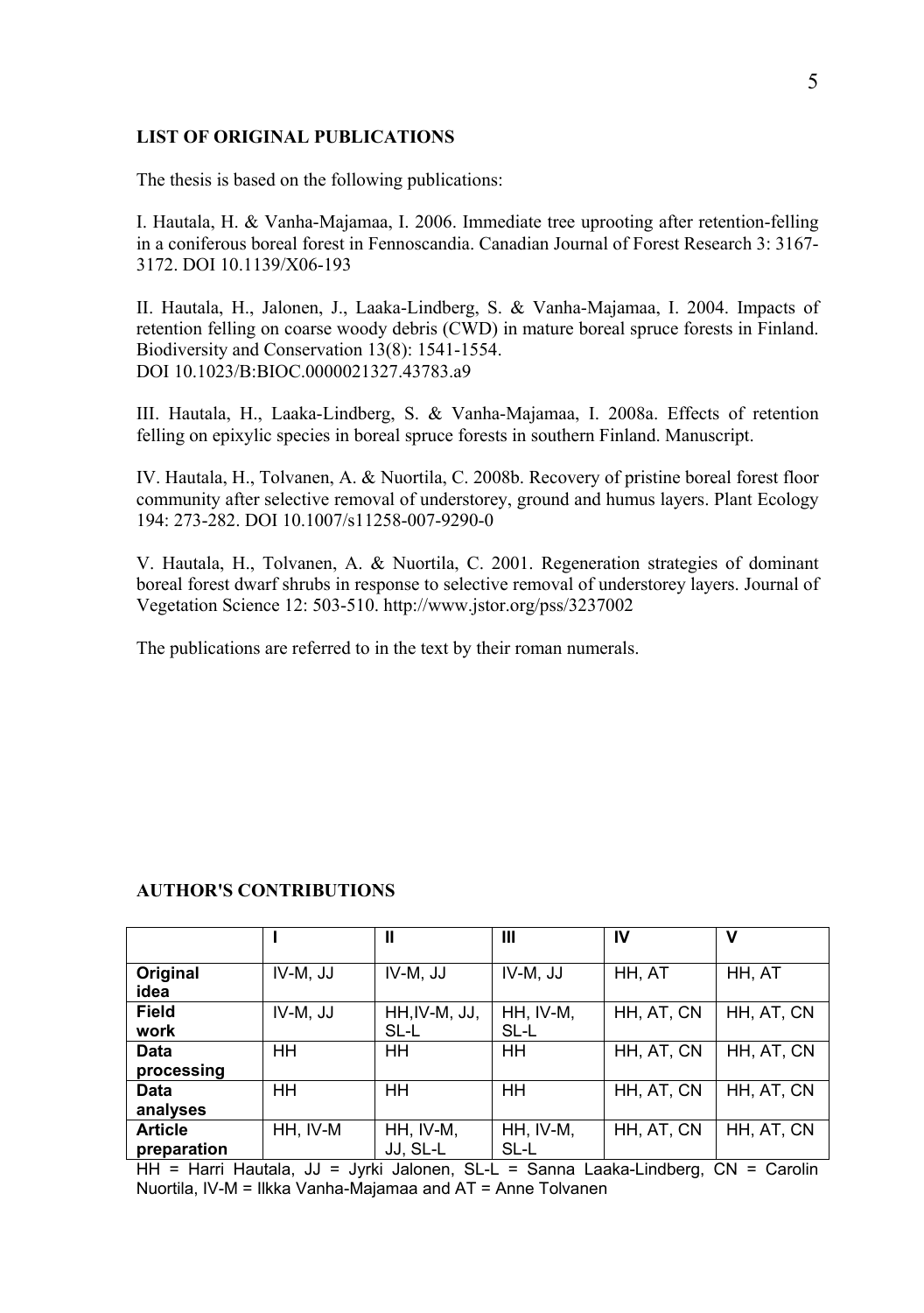# **CONTENTS**

| 5 CONCLUSIONS AND IMPLICATIONS FOR PRACTICAL SILVICULTURE24 |  |
|-------------------------------------------------------------|--|
|                                                             |  |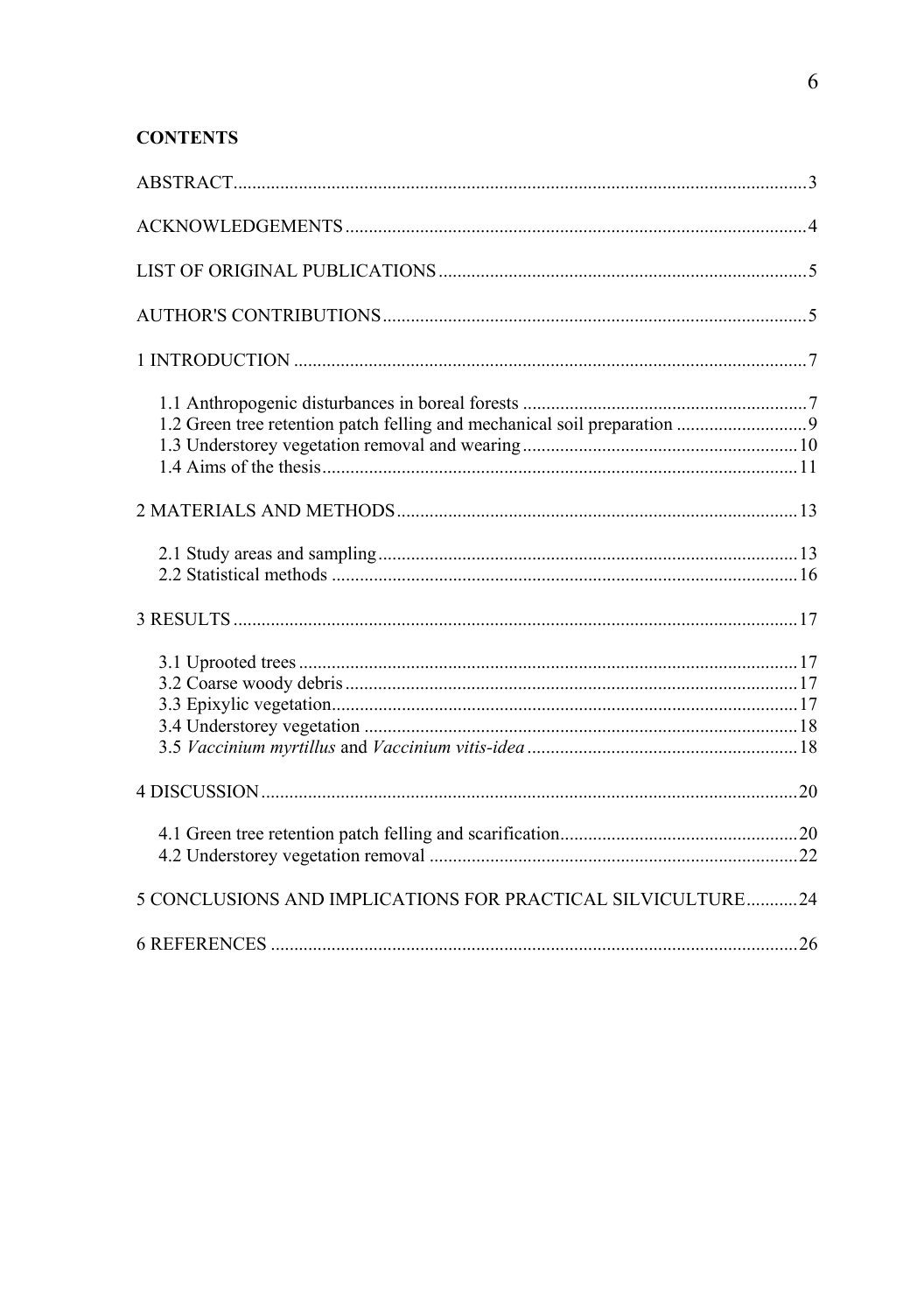# **1 INTRODUCTION**

 $\overline{a}$ 

#### **1.1 Anthropogenic disturbances in boreal forests**

Human activities, including forest management actions and increasing recreational usage are producing the great majority of disturbances in boreal forests today, while the significance of previously prevalent natural disturbances, such as forest fire, has decreased (Esseen et al. 1997). At the same time, biodiversity and resilience are considered to be very susceptible to the changes in disturbance regimes (Jentsch et al. 2002). In the context of this thesis, disturbance is examined as a physical event that destroys wholly or partially vegetation community with varying severity on spatially smaller (local) and on temporally shorter (few years) scale.

Locally, the human-related disturbances reach from the tree stand to the individual plant level. The most important current anthropogenic disturbance is removal of the tree layer, as it directly controls the carbon balance of boreal forests (Magnani et al. 2007). For understorey vegetation too, tree layer removal may even exceed the effects of local environment, including e.g. substrate availability (Økland et al. 2003).

During the last few decades, the most common tree layer removal method in boreal area has been clear-felling. During forest regeneration, especially in the early stages, clearfelling areas are unfavourable habitats for interior and later successional forest species. Due to the increasing evidence of negative effects of clear-felling on plant communities (e.g. Bergstedt & Milberg 2001; Jalonen & Vanha-Majamaa 2001; Haeussler et al. 2002; Norwegian Institute of Land Inventory 2003, Dynesius & Hylander 2007), new proenvironmental forest management methods, such as green tree retention (GTR) felling (see reviews by Vanha-Majamaa & Jalonen 2001 and Rosenvald & Lõhmus 2008), have been introduced recently. In GTR felling, some trees and their nearby environment are saved from fellings, either in a dispersed or in a patch form. The alleged main idea behind GTR methods is that they can both protect and sustain the initial biological and structural diversity found in the forests, while they simultaneously guarantee the desired economical objectives. Already Darwin & Wallace (1858) observed that "The same spot will support more life if occupied by very diverse forms. We see this in the many generic forms in a square yard of turf, and in the plants or insects on any little uniform islet,...". From the ecological point of view, the burning question is how to manage forests so that the increasing mosaic of clear-fellings, regeneration areas and unmanaged forest patches can be kept adequately functioning so that the long-term dispersal barriers for mature forest species can be prevented.

Retained forest patches should be able to maintain a sufficient level of habitat and niche structures needed e.g. for sessile and sensitive epixylic<sup>[1](#page-6-0)</sup> species that depend largely or even totally on natural forest conditions. Vegetation dynamics in these isolated patches are more or less driven by edge-effects, more precisely 'adjacent opening effects' (Burton 2002), which in this thesis refers to the zone of influence of a clear-felling area in the adjoining forest. These effects change abiotic and biotic conditions of the edge area and they may reach several tens of metres into forest interior. In GTR patches, adjacent opening effects may increase susceptibility to windthrows on stand level or reduce abundance and diversity of the initial vegetation. It has been theorized that edge-effects may also interact with each

<span id="page-6-0"></span><sup>&</sup>lt;sup>1</sup> Species that use (dead) wood as their nesting/breeding site or for some other critical functions during their life cycle (definition of Stokland, 2007).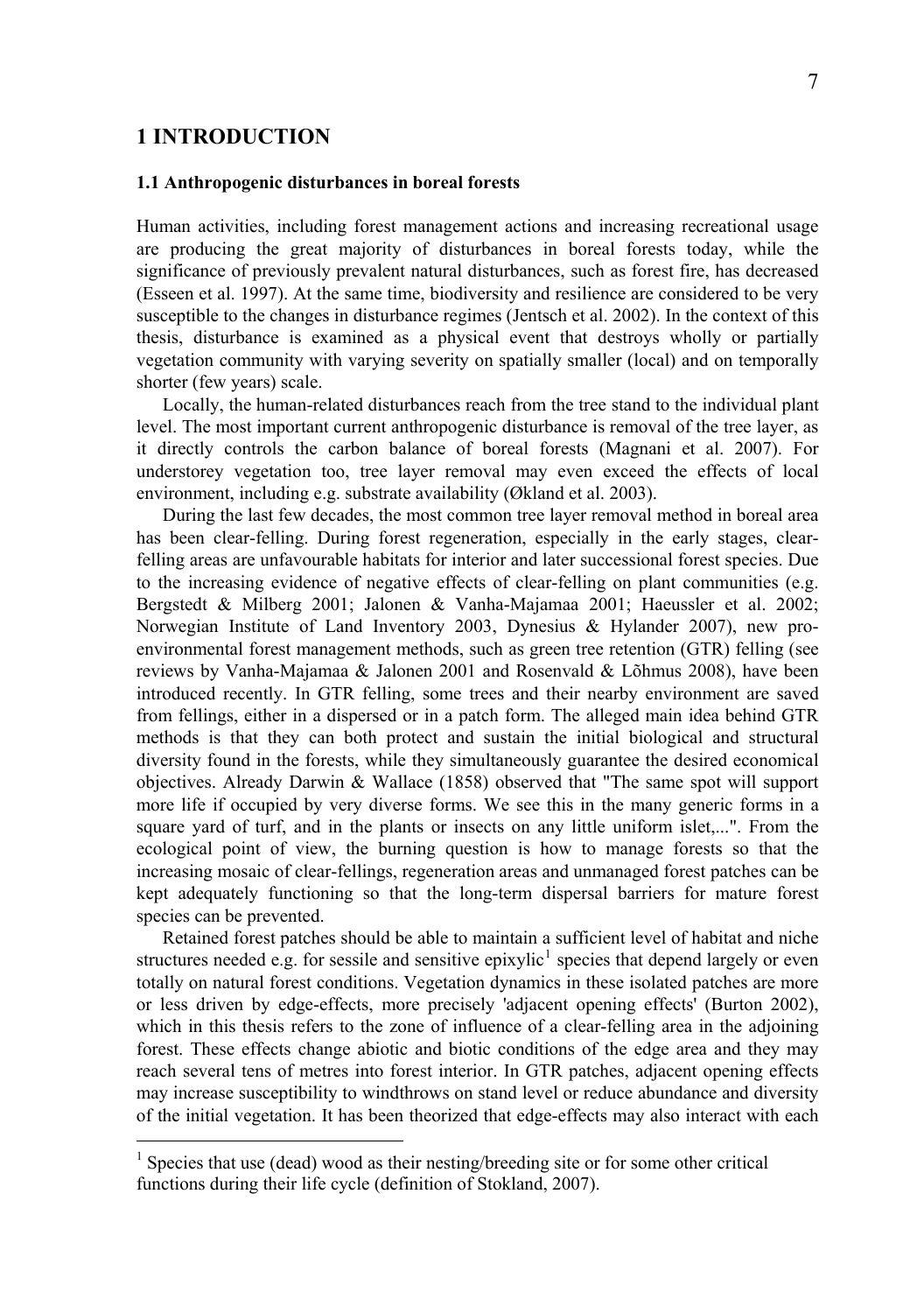other. Currently, more estimates of impacts of edge-effects in fragmented forests are needed in order to understand the underlying mechanisms (Murcia 1995).

According to the equilibrium theory of island biogeography of MacArthur & Wilson (1967), dynamic interplay of colonization and extinction defines the observation that number of species increases with the size of the area. In boreal forest management, it is already known that very small GTR patches do not support the species continuum (Jalonen & Vanha-Majamaa 2001). Study of larger areas could reveal whether or not increasing patch size can foster a more balanced dynamic interplay of colonization and extinction processes, i.e. that the number of surviving species would be higher in larger GTR patches.

Current metapopulation theory for fragmented landscapes by Hanski & Ovaskainen (2003) provides a modeling opportunity to examine the survival of species living within and among fragmented populations. However, the classical metapopulation models are not of the greatest value for studying smaller patch nets (Hanski 2004). It has also been suggested that single population approaches instead of metapopulation approaches could be used for the majority of plant species (Harrison & Ray 2002). It has been theorized that the survival of plant species depends mainly upon the reproductive characteristics and dispersal abilities of each respective species. During adverse conditions, clonally reproducing plants may form the most stable populations. With more short-lived species, it depends upon their dispersal ability whether they can sustain metapopulations (Eriksson 1996). When studying the survival of epixylic plant communities in retention fellings, more local and single population approaches could be used to test what real immediate effects in the abundance and diversity of the epixylic species can be seen in the isolated patches, such as GTR patches. To date, vegetation field studies on this subject are virtually lacking.

Windthrows, where single or several trees uproot due to allogenic (mainly extreme winds) or autogenic (mainly fungal infection and insect attacks, Qinghong & Hytteborn 1991) factors, contribute significantly to the creation of natural small-scale heterogeneity of boreal spruce (*Picea abies* L.) forest vegetation. In the absence of large-scale disturbances, this gap disturbance type is very important in those forest types that rarely experience fire (Kuuluvainen 1994; McCarthy 2001; Gromtsev 2002; Harper et al. 2003). In old-growth spruce forests, fungal infection comes often first and wind acts then as a contributing factor (Fraver et al. 2008). Forest fires are nowadays suppressed and delimited and the forested landscape of Fennoscandia consists mainly of a mosaic of thinned even-aged small stands and larger clear-felling areas, which together increase the likelihood for wind damages. Also, future scenarios predict that the likely decreasing vitality of spruce forests due to climate change can lead to rapid increase in the number of windthrows in boreal areas (Schlyter et al. 2006). Windthrow is typically launched by altered stand conditions after clear-felling. The susceptibility of a forest stand to windthrow depends upon the combination of different factors, including e.g. age, size, shape and placement of the stand, main direction of the forest edge, the soil and forest biotope type, the felling method and the former fertilization (Laiho 1987; Mayer 1989; Kalinin 1991; FRBC Proj. 1999; Ruel 2000; Burton 2002). A single tree uprooting causes a local gap with a characteristic pit and mound -pattern among the understorey vegetation. Windthrow usually changes the local microclimatic conditions (Schaetzl et al. 1989), but it may also destroy adjacent living and dead wood.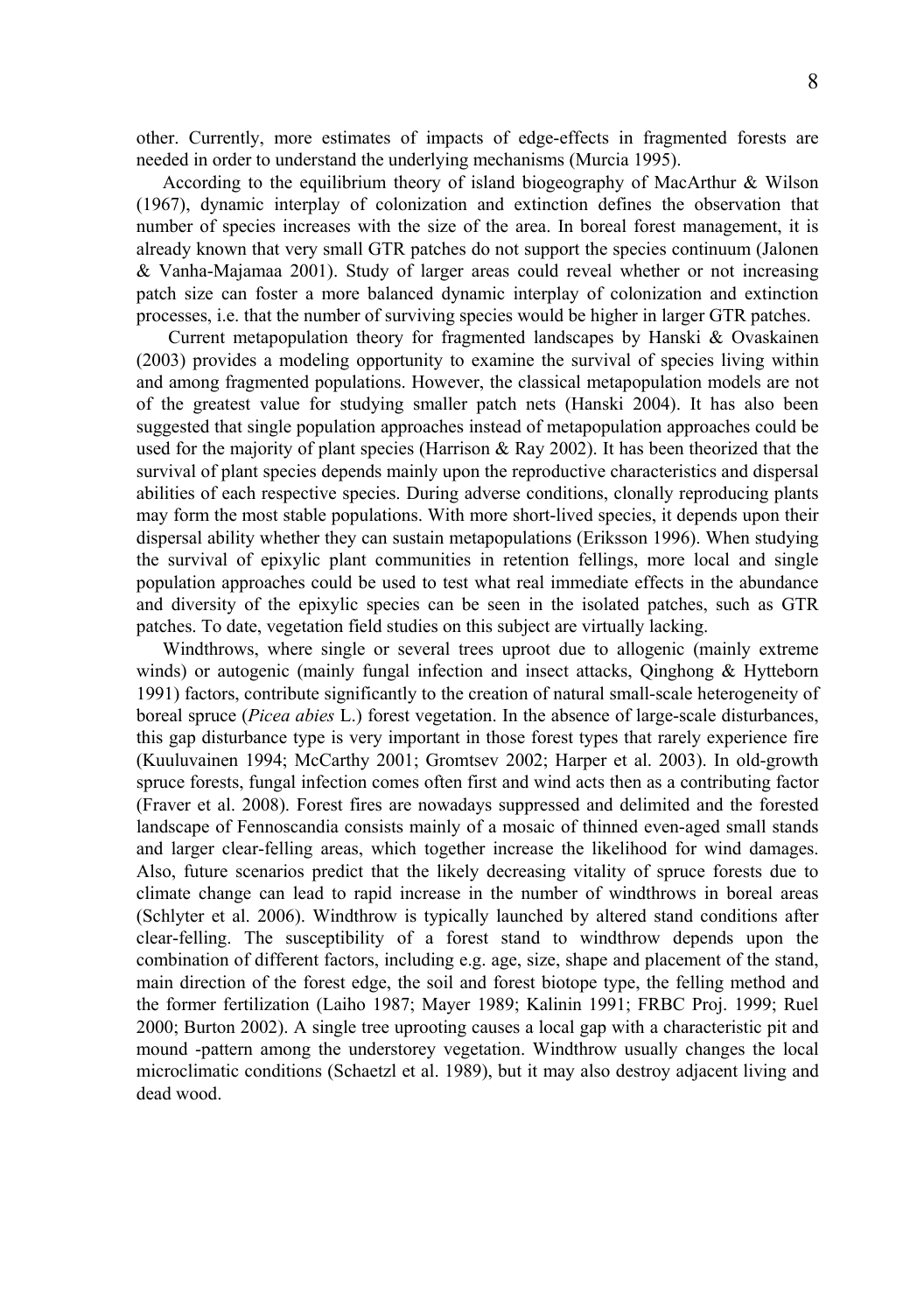Coarse woody debris  $(CWD^2)$  $(CWD^2)$  $(CWD^2)$  is nowadays susceptible to anthropogenic disturbances, while it tops among the most important biodiversity key structures in the taiga biome (Esseen et al. 1997). For example in Finland, 20-25% of the forest-dwelling species has been estimated to be dependent on dead wood (Siitonen 2001). Currently, high levels of CWD are met only in a small area of protected northern forests, while level of CWD in managed forests e.g. in southern Finland is over 90% lower if compared to the old-growth forests (Siitonen 2001). Until these days, CWD has been systematically removed from the managed boreal forests in fear of pathogen or insect outbreaks (Kimmins 1997; Fridman & Walheim 2000). The role of CWD is threatened also after clear-felling, when abiotic conditions along with quality of the remaining CWD deteoriorate untenable for sensitive and demanding forest interior specialists (Esseen et al. 1997). The clear-felling area is also often treated mechanically in order to enhance the regeneration of tree seedlings and planted trees. In these treatments forest floor is disturbed to some degree so that the mineral soil is exposed. Along with understorey vegetation and saplings, also dead wood structures and epixylic species may be affected during these actions. As great number of species depend on CWD, adequate survival of CWD (qualitatively and quantitatively) in the clearfelling areas over the regeneration phase probably largely determines if it is possible to save a prominent part of the boreal forest biodiversity from isolation, destruction and possible extinction.

Understorey vegetation of boreal forests is under increasing small-scale human-related wearing pressure created by factors such as maintenance of over-large moose and reindeer populations (Persson et al. 2000; Suominen & Olofsson 2000), forest roads, trails of forestry machinery (Sumners & Archibold 2007) and recreational human trampling (Hamberg et al. 2008; Kangas et al. 2007). The occurrence of these small-scale gap disturbances is often sporadic, although they can be locally very intensive. Natural smallscale disturbances are common in the forests that have escaped fires for longer time (Kuuluvainen 1994) and they enhance fine-scale heterogeneity e.g. by affecting temporarily on interspecific plant community dynamics by lowering the abundance of initial species and bringing in weaker competitors. The nonequilibrium intermediate disturbance hypothesis by Connell (1978) predicts that disturbances increase diversity by preventing competitive exclusion. According to this theory, in boreal forest understorey vegetation, disturbances of intermediate severity should then lead to greatest diversity in vegetation. Additionally, very low severity disturbance should disturb plant community only temporarily, while high severity disturbance should change the community composition permanently by removing the dominant clonally reproducing dwarf shrubs *Vaccinium myrtillus* and *Vaccinium vitis-idaea*. Their effective regeneration is based on rejuvenation from an abundant bud bank (Tolvanen 1994).

#### **1.2 Green tree retention patch felling and mechanical soil preparation**

 $\overline{a}$ 

In GTR patch felling, patches of initial forest are set aside from the fellings. The basic idea is to preserve part of the initial structural and biological diversity of the forest area unchanged in the patches over the forest regeneration phase, which is around 80-130 years between southern and northern boreal forests (Esseen et al. 1997). It has been believed that such patch retention can be carried out so that it resembles the natural disturbance regime of

<span id="page-8-0"></span><sup>&</sup>lt;sup>2</sup> Downed woody material, diameter  $> 10$  cm (definition of Lofroth, 1998), logs throughout this thesis.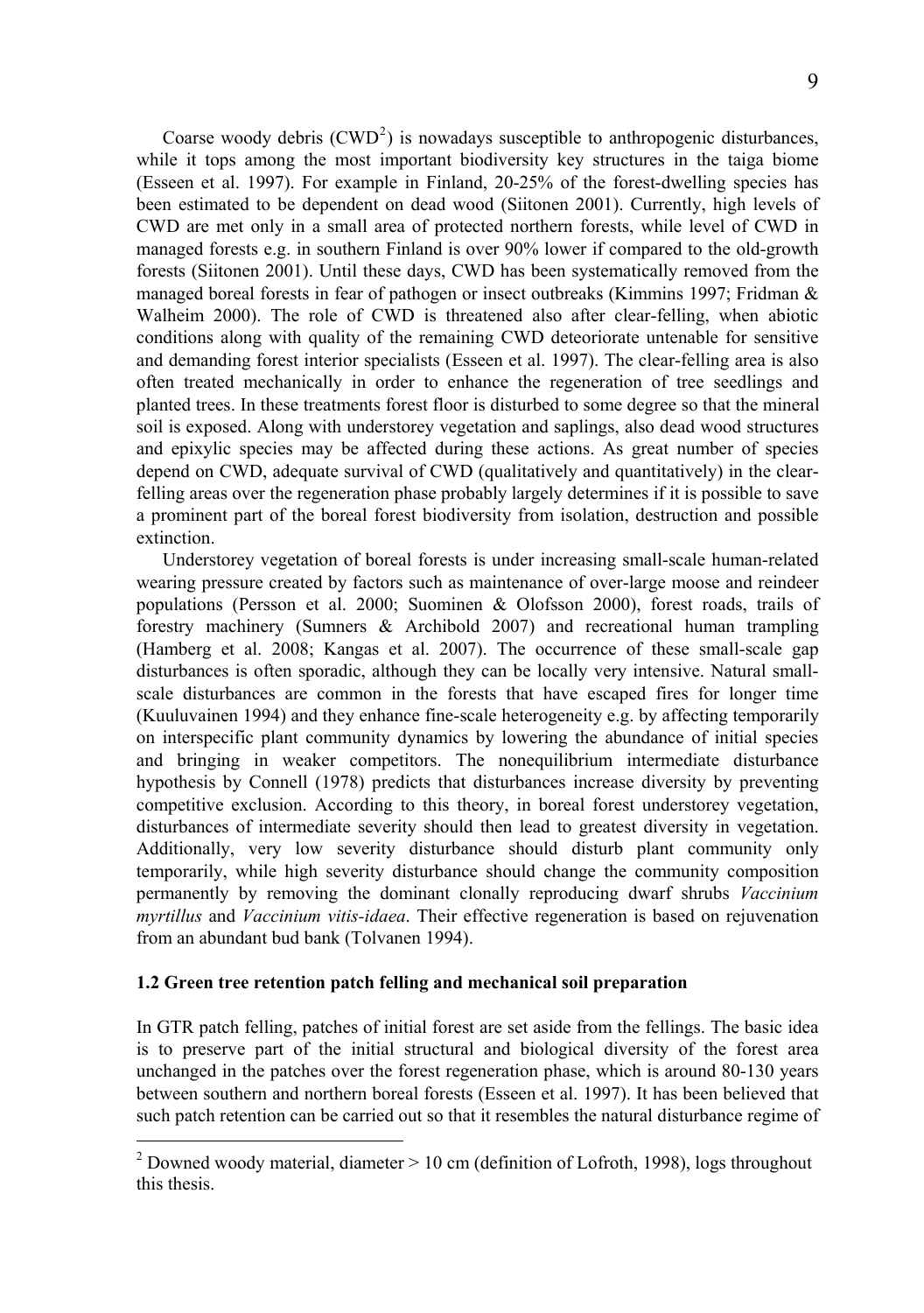a boreal forest, where patches of initial stand survive following forest fire. Under boreal conditions, this kind of imitation could be realized, for example, if the patches were located in those spruce forest stands which under natural conditions remain more or less unburned after forest fires. Paludified spruce forests (i.e. swamp forests) represent such a forest type. It has been generally recognized that they sustain much higher structural and biological diversity than more common spruce forest types (Segerström 1997; Hörnberg et al. 1998; Vanha-Majamaa & Jalonen 2001; Korpela 2004). In Finland, this forest type has been subjected to heavy drainage in recent decades (Korpela 2004). Due to the fire resistance and long continuum of old trees, there is also more CWD available (Segerström 1997), more likely the number of epixylic species is higher, the understorey vegetation has developed for longer time and the species composition of vegetation of this forest type may differ from the surrounding, more common upland forests. All of the aforementioned processes probably contribute to the ß-diversity at the larger landscape level. One deficiency of GTR studies on sustaining biodiversity, hitherto, is that the influence of forest type is poorly studied (Rosenvald & Lõhmus 2008). To fulfill their ecological task, GTR patches should be large enough to prevent the edge-effects and guarantee the microclimatic conditions of the forest interior adequate for the most sensitive and sessile species. Additionally, the shape of GTR patches should (more or less) resemble a circle, where the ratio of edge vs. area is smaller than in a rectangle. Also local abiotic conditions, including e.g. soil characteristics, slope of the area and exposure to extreme winds also partly determine the function of a GTR patch. According to the meta-analysis of Rosenval  $\&$  Lõhmus (2008) on GTR effects, GTR nearly always improves habitat and lifeboating for most of the organisms, excluding bryophytes and vascular plants. GTR study of Jalonen & Vanha-Majamaa (2001) from Finland showed that currently used size of GTR patches is not adequate for survival of understorey species. Concerning tree seedlings and saplings, studies done on *Pinus sylvestris* stands in Finland, have revealed that patch retention has generally negative effects on the growth (Valkonen et al. 2001; 2002) and productivity (Ruuska et al. 2008) of the stands. The negative effects are smaller, if retention trees represent deciduous species (Valkonen et al. 2003).

Mechanical soil preparation is practiced commonly in the clear-felling areas of Finland today. Since the 1980's, around 120000 hectares of regeneration areas are prepared annually, which is nearly the same amount of forest that is being clear-felled simultaneously (Finnish Statistical Yearbook of Forestry 2006). Mechanical soil preparation exposes mineral soil and releases nutrients for tree seedlings, which leads to increased number of saplings especially on spruce-dominated lands (Hyppönen et al. 2002). Soil preparation may also simultaneously disturb and deplete understorey vegetation (Karlsson et. al 2002) and dead wood. The latter can have other indirect consequences: Reduction of CWD affects directly on the amount of epixylics, but also on the future substrate of logs as 'stepping-tones' for epixylic plant species during the forest regeneration phase. This may cause long-term and even fatal dispersal barrier for the sessile species.

#### **1.3 Understorey vegetation removal and wearing**

Boreal spruce forest understorey vegetation consists typically of remarkably thick and abundant field, ground and humus layers, which are regulated by allogenic (e.g. disturbances) and autogenic (e.g. inter- and intraspecific competition) dynamics. Occasional replacement of vegetation via disturbance releases space and resources and the canopy then forms the only barrier e.g. for light (Lieffers et al. 1999).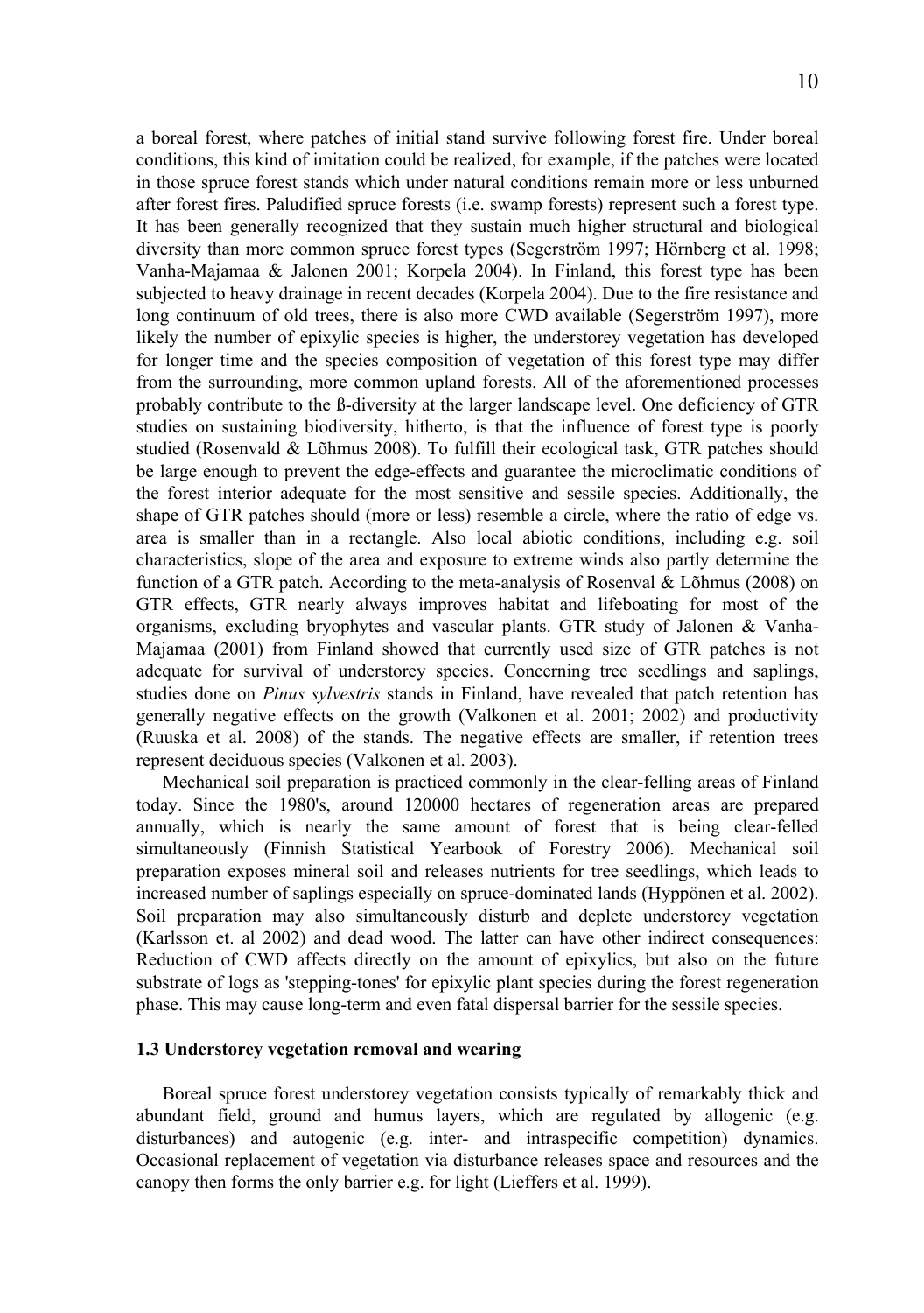Anthropogenic imprints like hiking paths, lichen picking sites, forestry trails and other similar disturbances that affect the understorey vegetation of uncut boreal spruce forests are often relatively narrow and small, although their spatial and temporal intensity and severity may be high, e.g. in forests near urban areas (Malmivaara et al. 2002, Hamberg et al. 2008). If the disturbance is severe enough, all of the vegetation along with the regeneration propagules may be completely destroyed throughout both the organic and mineral soil horizons. Significant local community changes are also possible (Hamberg et al. 2008).

This type of disturbance has its natural analogues e.g. in animal browsings, burrowings, diggings and small tree uprootings. However, animal activity rarely leads to the removal of the entire understorey vegetation, while tree uprooting usually creates exposed mineral soil patches (at the scale of a square meter to an acre) within the understorey vegetation. Anthropogenic activity can create small-scale patch disturbances of all intensity and severity classes.

#### **1.4 Aims of the thesis**

This thesis includes two anthropogenic regimes:

The first is GTR patch felling combined with mechanical soil preparation by scarification (harrowing). This felling method is believed to be more ecological, as it spares patches of the original forest and it has been thought that sensitive forest species could survive in the patches over the forest regeneration period. To meet both ecological and economical goals, GTR felling could be a potential management solution for heavily utilized forest areas, such as southern Finland. Scarification is a commonly used postfelling treatment, which should enhance regeneration of trees. The ecological effects of the two former methods on the ecological key elements, such as CWD and species depending on it, are still largely unknown. Additionally, it is not known how stable GTR patches are to extreme winds or what is the effect of location (biotope type) and size of the patches for the initial environment within them.

The second is an experimental understorey vegetation removal, which was designated so that it was possible to imitate small-sized understorey disturbances, such as recreational trampling or animal browsing by controlling the severity of disturbance. The importance of this disturbance type in previously unmanaged forests has increased rapidly lasting recent decades due to human encroachment and forest fragmentation. The effects of the severity of this disturbance on composition and regeneration of initial understorey vegetation are largely unknown. Knowledge of this aspect of succession could help e.g. in the designation of ecologically sustainable tourist trails and herding areas.

The effects of both disturbance regimes on boreal spruce forest vegetation structures were examined over short (immediate) and small-sized (local) scales. The basic idea behind the whole study was that disturbances are not merely discrete events, but that they also can interact between the examined levels, i.e. disturbance at the tree stand level can lead to disturbance at the understorey vegetation level.

Study I presents how GTR patch felling affects tree uprooting in two different spruce forest biotopes. Study II examines the effects of GTR patch felling and scarification on CWD. Study III follows survival of the epixylic community (including vascular plants, mosses and lichens) after GTR patch felling and scarification. Here, it was thought that the basic prerequisites for epixylic species include decent environmental conditions (as defined by stability of tree layer and size of patch) and growing substrate (CWD) availability. Study IV examines regeneration of the understorey vegetation community after different removals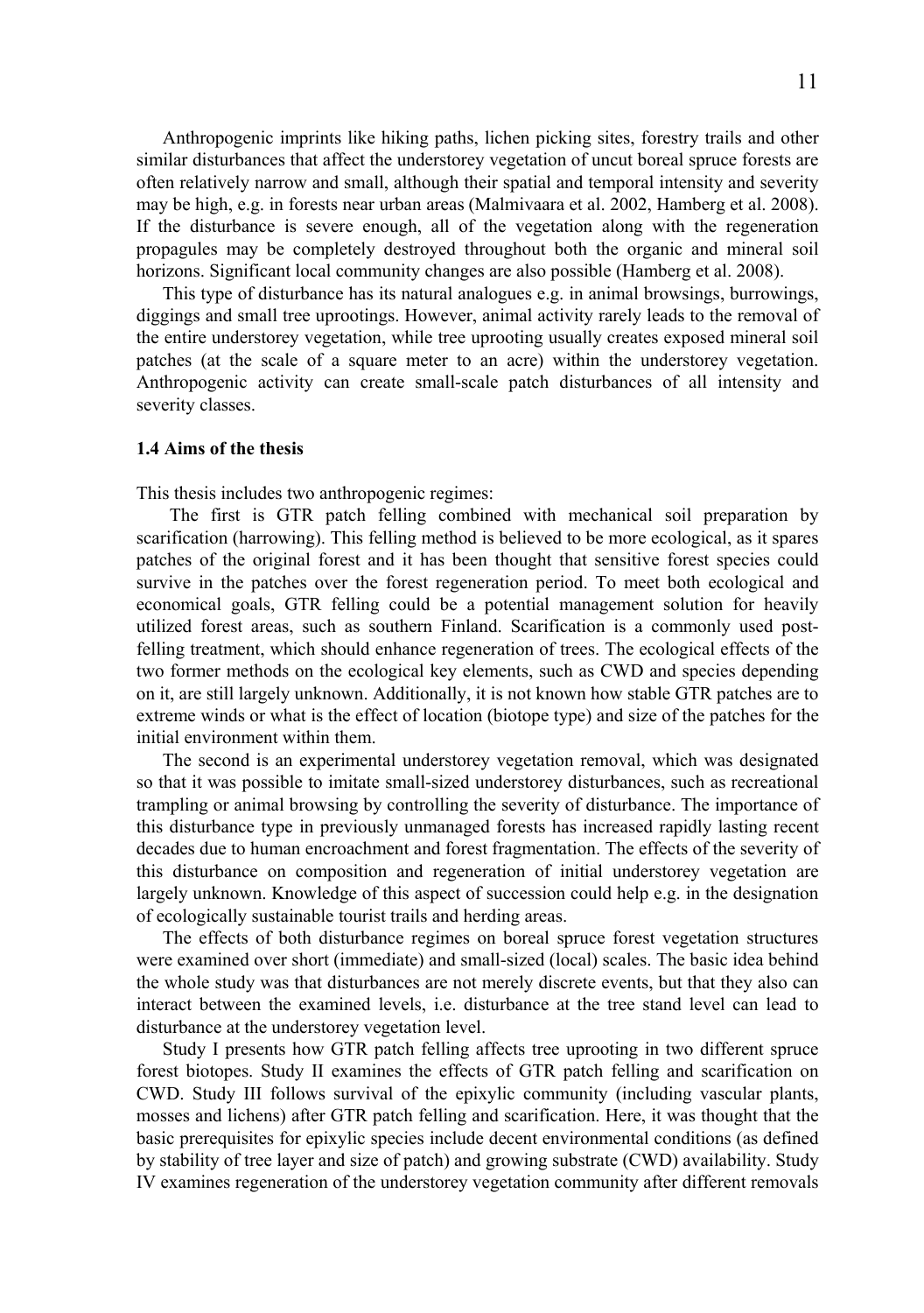of vegetation layers and study V presents the regeneration of two dominant understorey vascular species (deciduous *V. myrtillus* and evergreen *V. vitis-idaea*) after different removals of vegetation layers and artificial seed-sowing.

In the GTR studies (I-III) it was hypothesized that immediately after felling and scarification, (I) the number of uprootings increases depending on the forest biotope and on the size of the GTR patch, (II) that the amount of CWD is reduced through direct scarification or indirect uprooting disturbances, depending on species and decay class of the logs and (III) that the cover and species richness of epixylic vegetation change in the felling area and also in the GTR patches due to the felling-related disturbances. In these studies, it was also examined whether equilibrium theory of island biogeography of MacArthur & Wilson (1967), which predicts that increasing size of an island correlates with species diversity, can be applied to increasing size change of GTR patches. The purpose of these studies was also to increase much needed knowledge on edge-effects in fragmented forests (Murcia 1995) and respectively, still exiguous knowledge on influence of forest type on biodiversity in GTR studies (Rosenwald & Lõhmus 2008). As the setting of the study had a smaller-scale and more local approach and because the studied species represented epixylics with relatively low dispersal abilities over clear-cuts, the studies also produced new basic data, which can be utilized in studying metapopulations.

In the understorey vegetation removal studies (IV-V) it was hypothesized (IV) that the recovery of dominating species depends strongly on the availability of the reproductive organs and that the recovery of different plant growth forms is related to the removals of specific vegetation layers and that after a severe disturbance the community composition of recovered plant community differs the most in comparison with the untreated vegetation and (V) that the recovery rates of *V. myrtillus* and *V. vitis-idaea* differ mainly due to their different growth forms and that the experimental seed-sowing of the two *Vaccinium*-species increases the number of their seedlings, especially in exposed mineral soil habitats. In these studies, it was examined whether the intermediate disturbance hypothesis (Connell 1978) applies to small-sized disturbance in a boreal forest understorey vegetation community under natural conditions. Here, different plant layer removals and their combinations along a continuum represented the severity of disturbance.

By examining boreal forest vegetation components and structures on five different levels (tree stand, CWD, epixylics, understorey plant community, understorey plant population), an extensive picture of immediate effects of the most common smaller-scale anthropogenic disturbances and their interacting relationships in a boreal forest stand could be created. The conclusions of this thesis can be directly applied in to the practical use of various forest professionals, who plan and carry out sustainable management and restoration operations in boreal forests.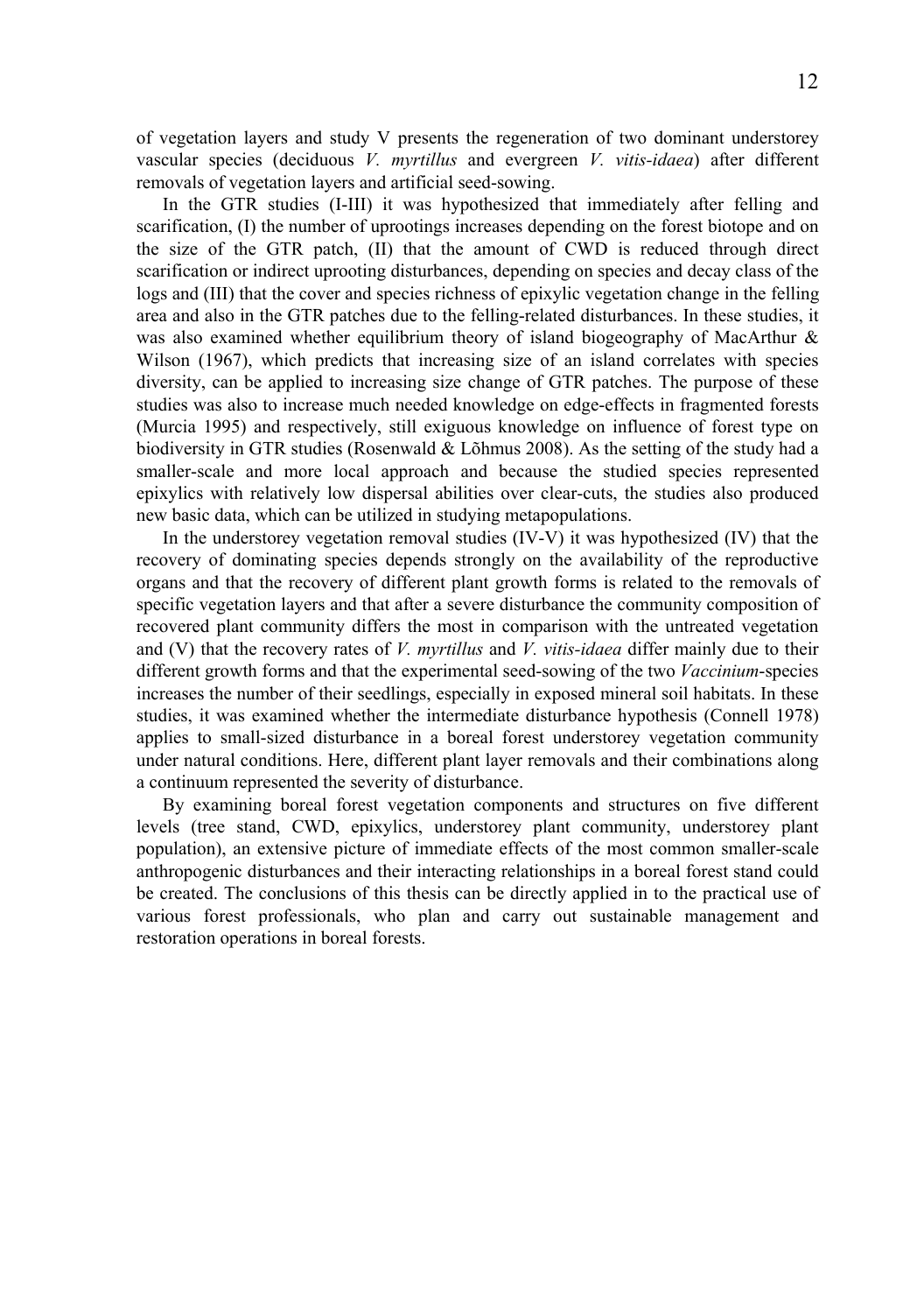# **2 MATERIALS AND METHODS**

#### **2.1 Study areas and sampling**

The data of this thesis was collected from two separate areas: The GTR patch felling study area was located in the southern boreal vegetation zone at Heinävesi, middle Finland  $(62^{\circ}25' \text{ N}; 28^{\circ}37' \text{ E})$ . During the last half of the  $20^{\text{th}}$  century, the time of the most intense forest management in the history of Finland, forests of the area have been conventionally used, i.e. they have been thinned regularly to some degree and part of the dead trees have been removed from the forests, which has led eventually to more even-aged structure of the remaining mature forest stands. The forests represent the most typical type of managed forests met in southern Finland. As the area of unmanaged forests is almost negligible and e.g. the amount of CWD is very low in the southern and middle Finland, examination of alternative and restorative forest management methods are very much needed in this part of the country.

The study area was first biotope-mapped in 1997 in order to distinguish the different *Myrtillus*-type spruce forest biotopes. Around 200 ha of mature mesic spruce forest were mapped before the fellings. In this mapping, clearly defined and homogenous biotopes were distinguished from the mapped forest. Minimum size of a biotope was between 100 and 300  $m<sup>2</sup>$ . Of the sampled biotopes, from an area of 100  $m<sup>2</sup>$ , the following variables were measured: vegetation type, distance of the area to the biotope edge, medium length of trees, topography, slope, soil type, amount of ditches, peat layer thickness, humus layer thickness, level of mire water, cover of tree and shrub layer, branch litter cover, amount of decaying wood and basal area of trees. Understorey vegetation (species cover) was also assessed from four randomized 1  $m^2$  sample sites per each sampled biotope. Through the mapping procedure, five different forest and peatland biotopes were determined. The selection was based on ordination analysis of the understorey vegetation (Global Non-metric Multidimensional Scaling, GNMDS) and fitting of environmental vectors (amount of decaying wood, basal area of *Pinus sylvestris*, basal area of *Populus tremula*, cover percentage (%) of branch litter, humus layer thickness, peat layer thickness) to the ordination patterns. The selected biotopes differed significantly from upland forest types according to the following environmental variables: 1. amount of decaying wood  $(m^3/ha)$ , 2. basal area of *Pinus sylvestris*, 3. basal area of *Populus tremula*, 4. branch litter cover percentage (%), 5. mor layer thickness (cm) and 6. peat layer thickness (cm), On the basis of this, the locations of the GTR patches were chosen. Two biotopes were included: Paludified spruce forest (11 patches) and typical drier upland spruce forest (8 patches), from where the shape and the size of the patches were measured. The edges of the paludified GTR patches were set to coincide with the natural edges of the biotope patches. Due to practical limitations, upland GTR patches were left relatively small. The mean size of GTR patch was 0.2 ha (between 0.09 and 0.55 ha) on paludified biotope and on upland biotope 0.06 ha (between 0.03 and 0.09 ha) (I; Vanha-Majamaa & Jalonen 2001).

After site marking and selection, the logs (CWD) along with the 200 cm<sup>2</sup> sized epixylic study plots on the logs were chosen and marked. The study plots were located on both ends and in the middle of the logs. At each location there were three study plots, one on top and two on either side of the logs (Figure 1). The number of study plots (between 6 and 15) on each log depended on length of the log. Pre-treatment data, which included number of living trees (I), location and size data of CWD (II) and cover and species number of epixylic vegetation (III), was collected from the GTR patches during 1998. The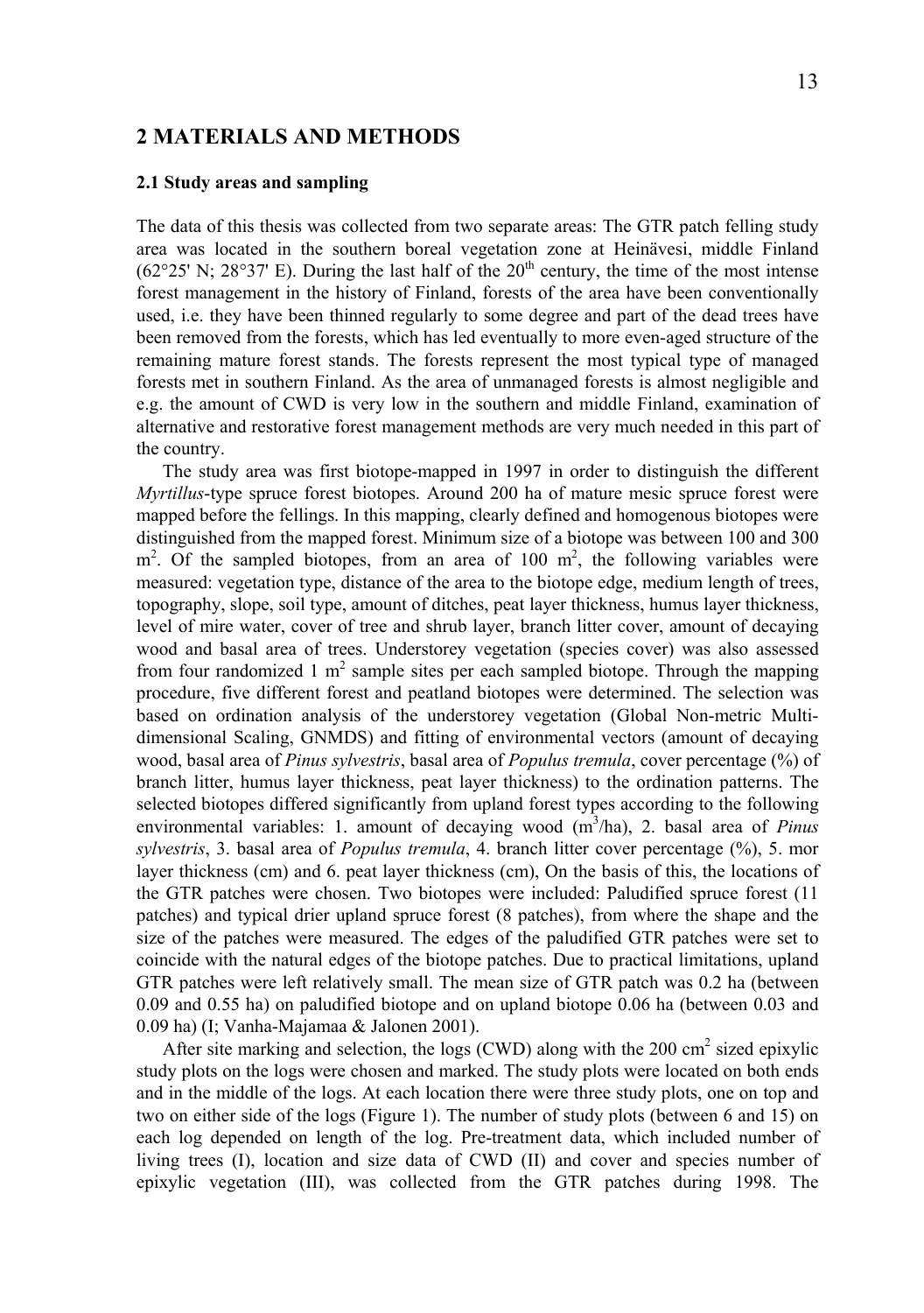surroundings of the GTR patches were felled during spring of 1999 and they were mechanically harrowed with a disc trencher during autumn 1999. Post-treatment data, which included number of living and uprooted trees  $(I, 1999-2001)$ , visual estimation (with aid of pre-treatment length and log description data) of CWD damage percentage (II, 1999- 2000) and cover and species number of epixylic vegetation (III, 1999-2000), was collected from the clear-felling areas and the GTR patches.

The understorey vegetation removal study area was located in the northern boreal vegetation zone in a mesic spruce forest at Oulanka National Park, Kuusamo, northern Finland (66°20' N; 29°20' E). The forest stand represents the most primeval type of *Hylocomium*-*Myrtillus* -spruce forest in Finland. As the forests here are in their (practically) natural state, the possible anthropogenic side-effects could be minimized and with the executed experiment it was possible to predict similar natural disturbances, like recreational human trampling or reindeer browsing in the forest.

The experiment consisted of 50 square plots (sized  $0.5 \text{ m}^2$ ) on the forest floor. The plots were experimentally disturbed during spring of 1994 in the following way: (a) control, (b) removal of the ground layer, (c) removal of the field layer, (d) removal of both the ground and field layers and (e) removal of both the ground and field layers and humus layer down to the mineral soil. After the initial removal, ramet densities of *V. myrtillus* and *V. vitisidaea*, were recorded. The study period was five years (1994-1999) during which recovery of the understorey vegetation community (IV) and recovery of the two most common field layer species, *V. myrtillus* and *V. vitis-idaea* (V), were measured in terms of cover (IV, V), species numbers (IV), shoot length and relative growth rate (V) from the plots. Cover was estimated using the point-frequency method (100 random points on a plastic disc with 400 drilled holes), where first touches with both field and ground layer were recorded. Study V included also an experimental sowing of *V. myrtillus* and *V. vitis-idaea* seeds to the plots. The seeds, 500 from *V. myrtillus* berries and 400 from *V. vitis-idaea* fruiting ramets from the area were collected, dried and mixed during September 1994 and sowed one month later. On each disturbance treatment, 5 plots were sowed with 200 seeds and 5 plots were left as control. The number of seedlings was counted before and a year after the seedsowing (V).



Figure 1. Location of epixylic study plots on a log (III).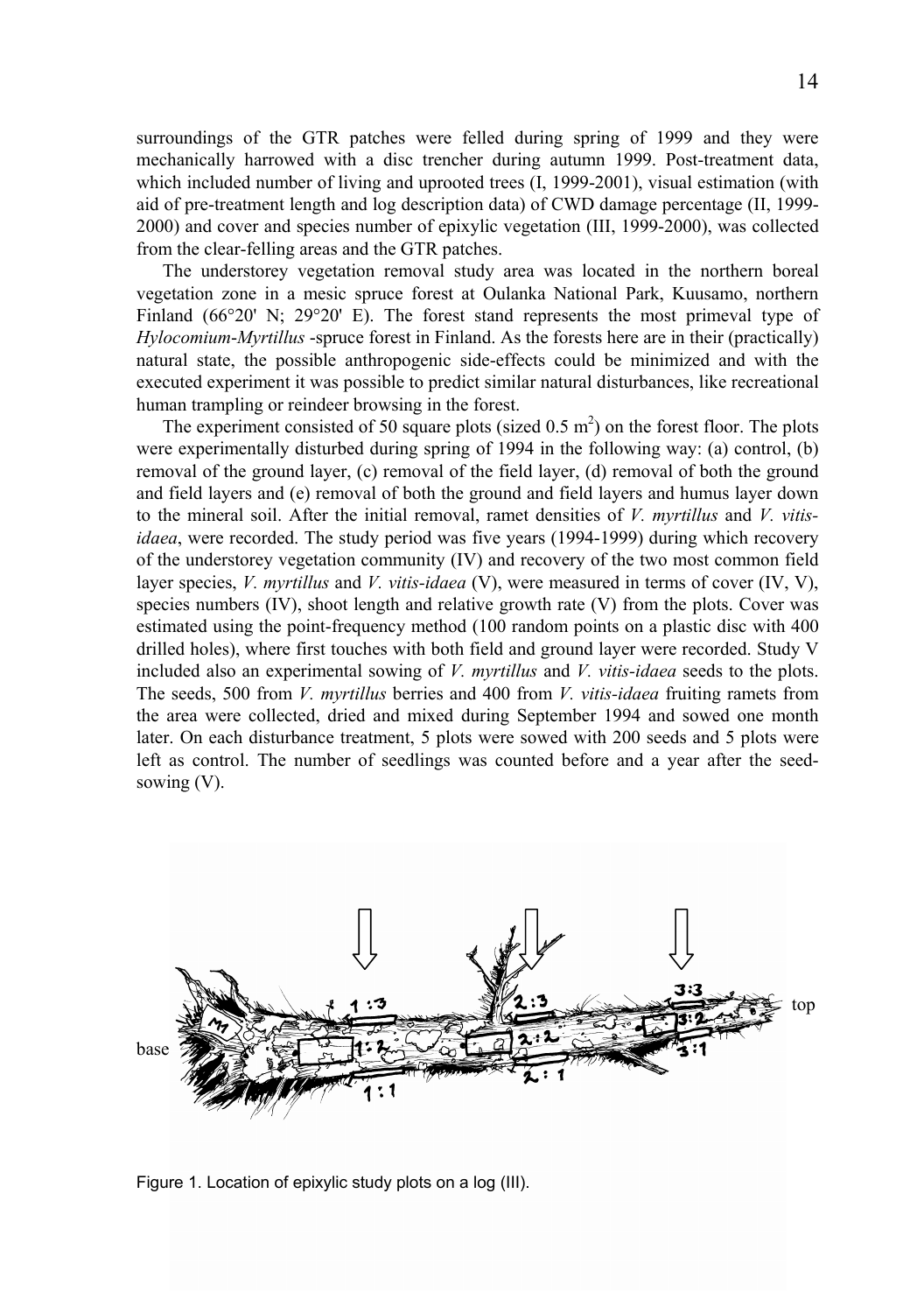|      |                                                                                              | Ш                                                                                            | Ш                                                                                            | IV                                                                            |                                                                                            |
|------|----------------------------------------------------------------------------------------------|----------------------------------------------------------------------------------------------|----------------------------------------------------------------------------------------------|-------------------------------------------------------------------------------|--------------------------------------------------------------------------------------------|
|      | (uprootings)                                                                                 | (CWD)                                                                                        | (epixylics)                                                                                  | (understorey)                                                                 | (Vaccinium)                                                                                |
| 1994 |                                                                                              |                                                                                              |                                                                                              | choosing site,<br>treatments,<br>measuring<br>cover and<br>species<br>numbers | choosing site,<br>treatments,<br>measuring<br>ramets and<br>cover,<br>seedling<br>counting |
| 1995 |                                                                                              |                                                                                              |                                                                                              | measuring<br>cover and<br>species<br>numbers                                  | measuring<br>ramets and<br>cover.<br>seedling<br>counting                                  |
| 1997 | biotope-<br>mapping, GTR<br>patch marking                                                    | biotope-<br>mapping,<br>CWD marking                                                          | biotope-<br>mapping,<br>CWD marking                                                          | measuring<br>cover and<br>species<br>numbers                                  | measuring<br>cover                                                                         |
| 1998 | collection of<br>pre-treatment<br>data (living<br>tree variables)                            | collection of<br>pre-treatment<br>data                                                       | epixylic study<br>plot marking,<br>collection of<br>pre-treatment<br>data                    | measuring<br>plant cover<br>and species<br>numbers                            | measuring<br>cover                                                                         |
| 1999 | felling<br>(spring),<br>collection of<br>post-felling<br>data.<br>scarification<br>(autumn), | felling<br>(spring),<br>collection of<br>post-felling<br>data.<br>scarification<br>(autumn), | felling<br>(spring),<br>collection of<br>post-felling<br>data.<br>scarification<br>(autumn), | measuring<br>cover and<br>species<br>numbers                                  | measuring<br>cover                                                                         |
| 2000 | collection of<br>post-<br>scarification<br>data                                              | collection of<br>post-<br>scarification<br>data                                              | collection of<br>post-<br>scarification<br>data                                              |                                                                               |                                                                                            |
| 2001 | post-treatment<br>data<br>(uprootings<br>and tree size<br>variables)                         |                                                                                              |                                                                                              |                                                                               |                                                                                            |

**Table 1. Timetable of the thesis studies I-V.**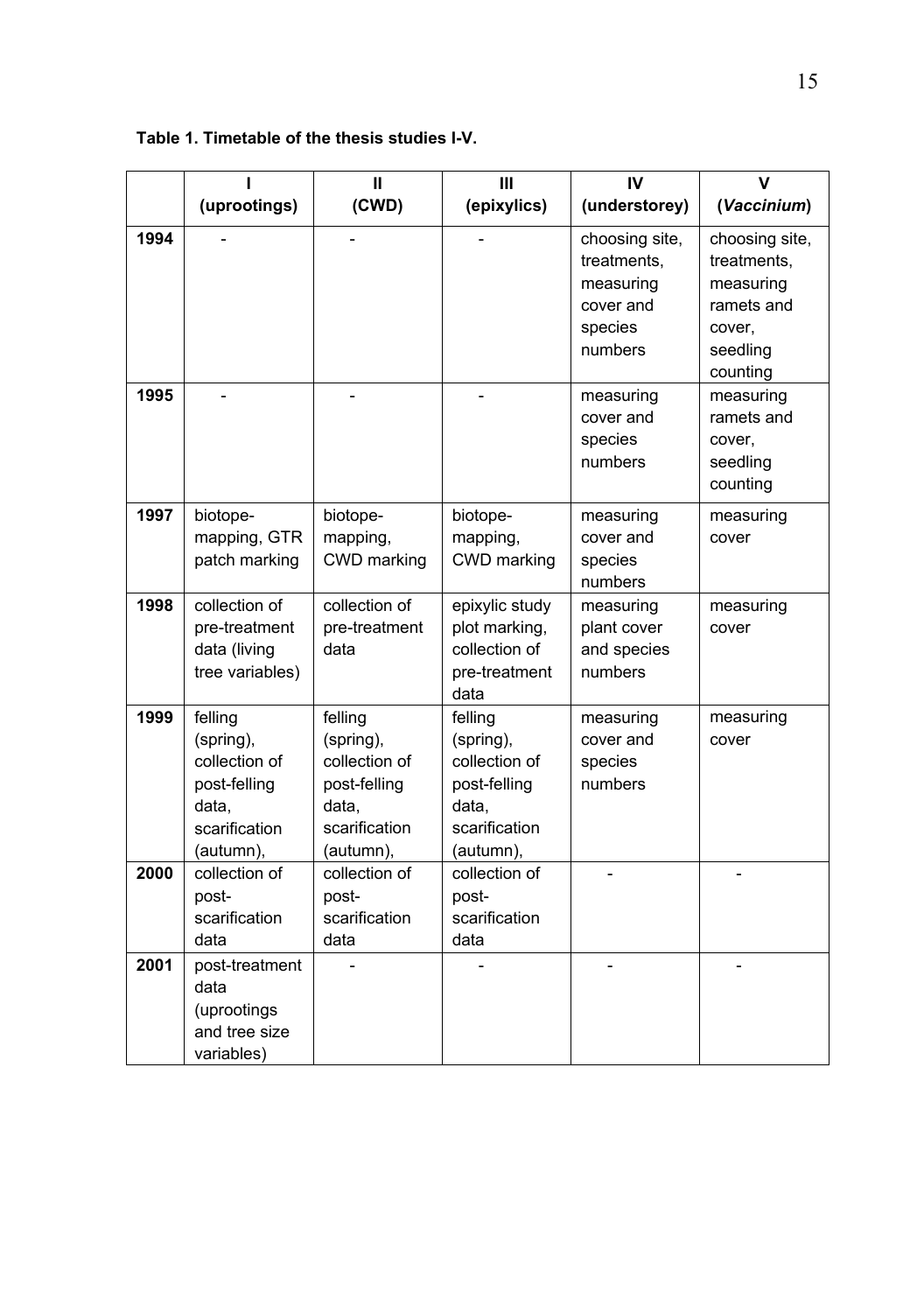#### **2.2 Statistical methods**

Statistical analyses were performed with SPSS (I, II, III, IV, V) and for illustrations, SigmaPlot (I, II, III, IV,V) software was used. The following analytical methods were used in the studies I-V: A linear regression analysis to check dependence of vegetation variables on the GTR patch traits (I, II, III), an independent-samples t-test to check differences between the biotopes (I), a paired-samples t-test to check differences between the years (I, II), a Wilcoxon's signed-ranks test to check differences between the years (I, III), repeatedmeasures ANOVA to check interactions between the time and the disturbance variables (II), 1-way ANOVA to check differences between the biotopes and the differences between the vegetative traits (II, V), factorial ANOVA to check differences between the disturbance treatments (IV, V), Tukey's HSD-test for pairwise comparisons (VI), Tukey's B test for pairwise comparisons (V), arithmetic (I, II, III) and logarithmic transformation (I, II, III, IV, V).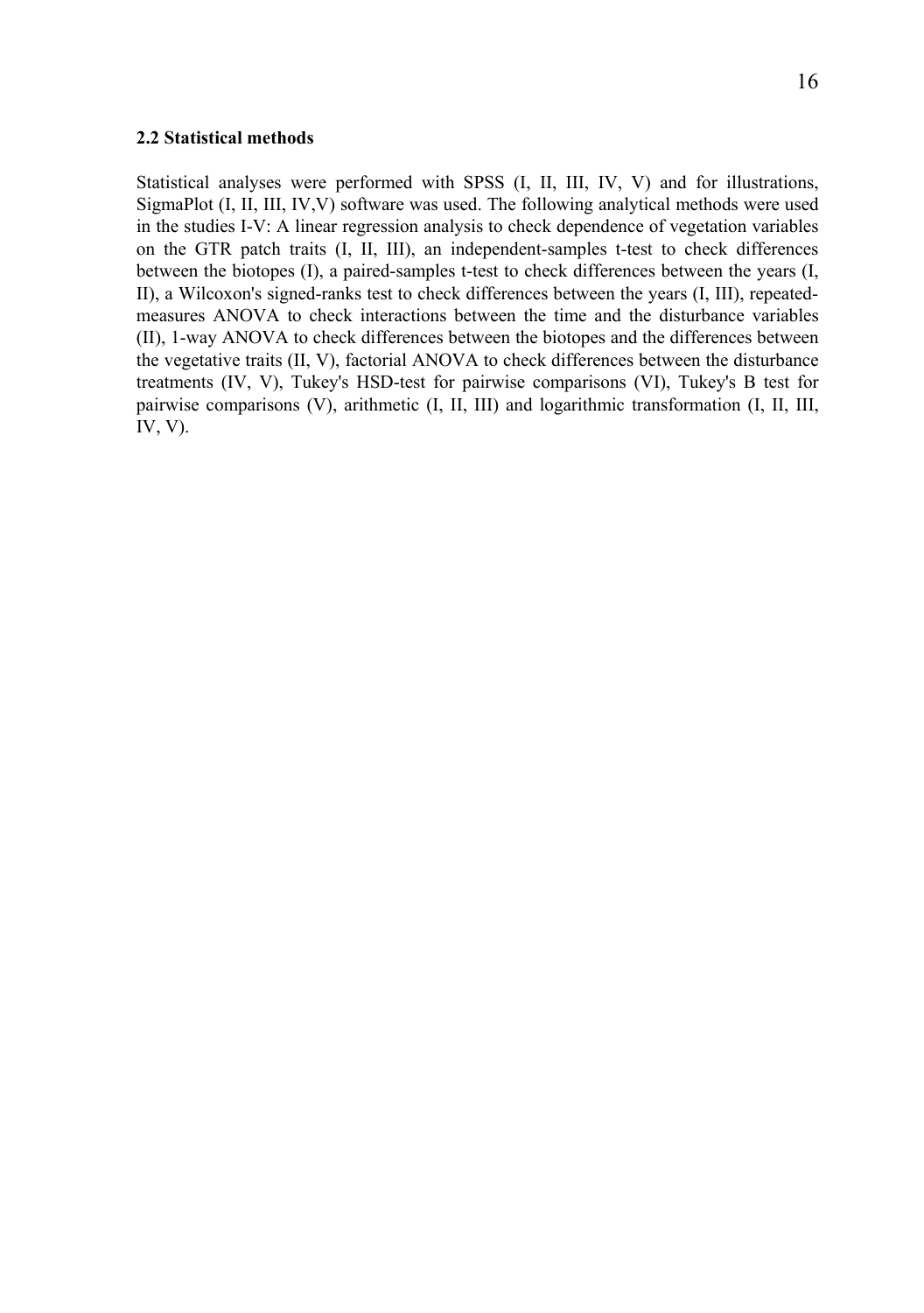# **3 RESULTS**

#### **3.1 Uprooted trees**

In this study, it was hypothesized that the number of uprootings increases soon depending on the forest biotope (I). According to the pre-treatment comparison, neither the number of living tree numbers, nor the basal area differed between the paludified and upland spruce forest types before the treatments. Before the treatments, average number of living trees was around 809 trees/ha on the paludified biotope and around 725 trees/ha on upland biotope. In both treatments, the two most common tree species were *Picea abies* and *Betula pubescens*. After the  $1<sup>st</sup>$  year, there was a small, but non-significant uprooting percentage difference between the two biotopes. The percentage shares of the uprooted trees were low (paludified: 7%; upland: 2%). By the end of the  $2<sup>nd</sup>$  and  $3<sup>rd</sup>$  year, the numbers of uprootings had increased considerably in comparison with the 1st post-treatment year. By then, the uprooting percentage was around four times higher in the paludified biotope  $(3<sup>rd</sup>$  year: 47%) than in the upland biotope  $(3<sup>rd</sup>$  year: 13%). The highest recorded amount of uprooted trees in a single (paludified) green-tree retention GTR patch, was around 727 trees/ha. The highest within-species uprooting rate was recorded for *P. abies* in paludified biotope, around 47% of the trees had uprooted. Uprooting rate did not correlate with patch shape. There was an increasing trend, however statistically non-significant, of dependence between increasing size of GTR patch and decreasing amount of uprootings. The original hypotheses was verified as true (I).

#### **3.2 Coarse woody debris**

In this study, it was hypothesized that the amount of CWD reduces soon to some extent through direct or indirect disturbances, while depending on the respective species and decay class of the logs. Pre-treatment comparison revealed that the paludified biotope had over seven times higher volume of initial CWD than the upland biotope:  $15.6 \text{ m}^3/\text{ha}$  on paludified and 2.2 m<sup>3</sup>/ha on upland biotope. During the 1<sup>st</sup> year felling operations, 8% of the initial volume of CWD was depleted from the felling area. On the contrary, during the  $2<sup>nd</sup>$ year scarification, 68% of CWD was destroyed or disappeared from the felling area. Between times, 20% of CWD was depleted from the GTR patches. The greatest total losses occurred for the deciduous (76%) and the highly decayed (88%) logs in the felling area. Respectively, of the individual species, the greatest loss of CWD was recorded for *Populus tremula*, 72%, and of the individual decay classes, for class 5, 90%, both in the felling area. During the study, 33% of the logs disappeared during the study, if these logs are included on the total loss, 81% of the initial volume of CWD had disappeared after the scarification. There was no significant connection between remaining CWD and the distance to the patch edge. The original hypotheses was verified, although the amount of depleted CWD in the felling area after scarification surpassed expectations (II).

# **3.3 Epixylic vegetation**

In this study, it was hypothesized that the cover and species richness of epixylic vegetation is affected to some extent in the felling area and also in the GTR patches. Pre-treatment comparison showed that the initial cover and the number of species were slightly higher in the paludified biotope (GTR patches) than in the upland biotope (felling area). During the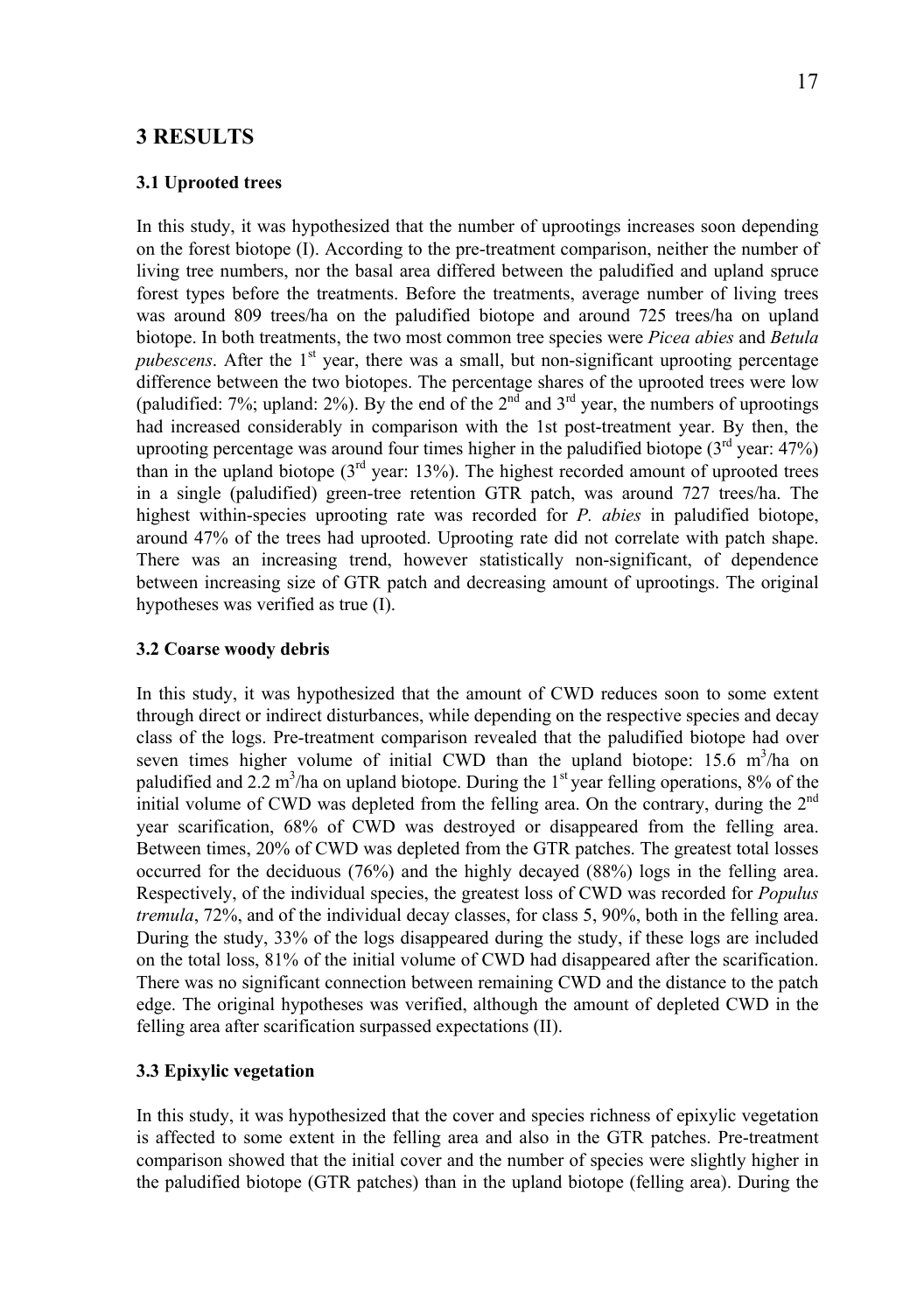study period, of all species groups, bryophytes had the highest covers and species numbers. In the beginning of the study, the most common species were *V. myrtillus* (1%, in vascular plants), *Pleurozium schreberi* (19%, in mosses), *Ptilidium pulcherrinum* (2%, in liverworts) and *Cladonia coniocraea* (1%, in lichens). After the felling, the cover and species diversity of almost all epixylic species groups declined rapidly in the both areas (the highest drops in the RTGs: cover of mosses, -15%; number of liverwort species, -20%; in the felling areas: cover of mosses, -28%; numbers of liverwort species, -30%), while the amount of dead and/or dying vegetation and felling-related litter increased in the both areas. After scarification, the cover and number of species continued to decline in the felling area (the highest drops: cover of mosses, -4%; number of moss species, -50%), while correspondingly in the GTR patches, the covers remained around the same (the highest increment: lichens, 0.5%), but the species numbers declined still (the highest drop: mosses, -14%). The increasing size of a GTR patch correlated positively with the total species numbers, but not with the total cover. The original hypotheses was verified (III).

# **3.4 Understorey vegetation**

In this study, it was hypothesized that the recovery of dominant species depends strongly on the availability of the reproductive organs and that the recovery of different plant growth forms is related to the removal of specific vegetation layers and that after a severe disturbance the community composition of regenerating plant community differs the most in comparison with the untreated vegetation. In the removal treatments where the humus layer was not disturbed, the cover of both ground and field layers recovered to the initial level during four years mainly due to rapid regeneration of the dominant dwarf shrubs. In the  $5<sup>th</sup>$  year after the disturbance cover was over 85%. Recovery was generally faster in terms of species numbers than cover. In the humus layer removal treatment, regeneration of vegetation was very slow and it occurred mainly by sexual reproduction, while the community composition of the treatment differed considerably from the others: 62% of the cover consisted of graminoids. The most rapidly regenerating species were *V. myrtillus*, *V. vitis-idaea*, *Hylocomium splendens*, *Pleurozium schreberi* and *Polytrichum commune*. Seedlings of tree species were recorded only on disturbed plots. All of the regenerated species in the experiment represented the members of initial community. In the study, especially high cover and species diversity during 1998 could be connected to rainy weather conditions during that year. The original hypotheses was verified (IV).

# **3.5** *Vaccinium myrtillus* **and** *Vaccinium vitis-idea*

In this study, it was hypothesized that the recovery rates of *V. myrtillus* and *V. vitis-idaea* differ mainly due to their different growth forms and that the experimental seed-sowing of the two *Vaccinium*-species increases the number of their seedlings especially on bare mineral soil habitat. Deciduous plants, which renew leaves annually, have generally greater reproduction capacity, mostly due to their abundant belowground resources (Karlsson 1985). Evergreen plants retain green leaves throughout the winter period, and for example, *V. vitis-idaea* regenerates more slowly from disturbance than *V. myrtillus* (Tolvanen & Laine 1997). In the beginning of the study, around 294 ramets/ $m^2$  and 132 ramets/ $m^2$  of *V*. *myrtillus* and *V.vitis-idaea*, respectively, were recorded from the plots. New ramet production during the  $1<sup>st</sup>$  and  $2<sup>nd</sup>$  year was rapid for the both species, and it increased in a pattern consistent with the severity of the initial disturbance (A, B, C, D). After disturbance,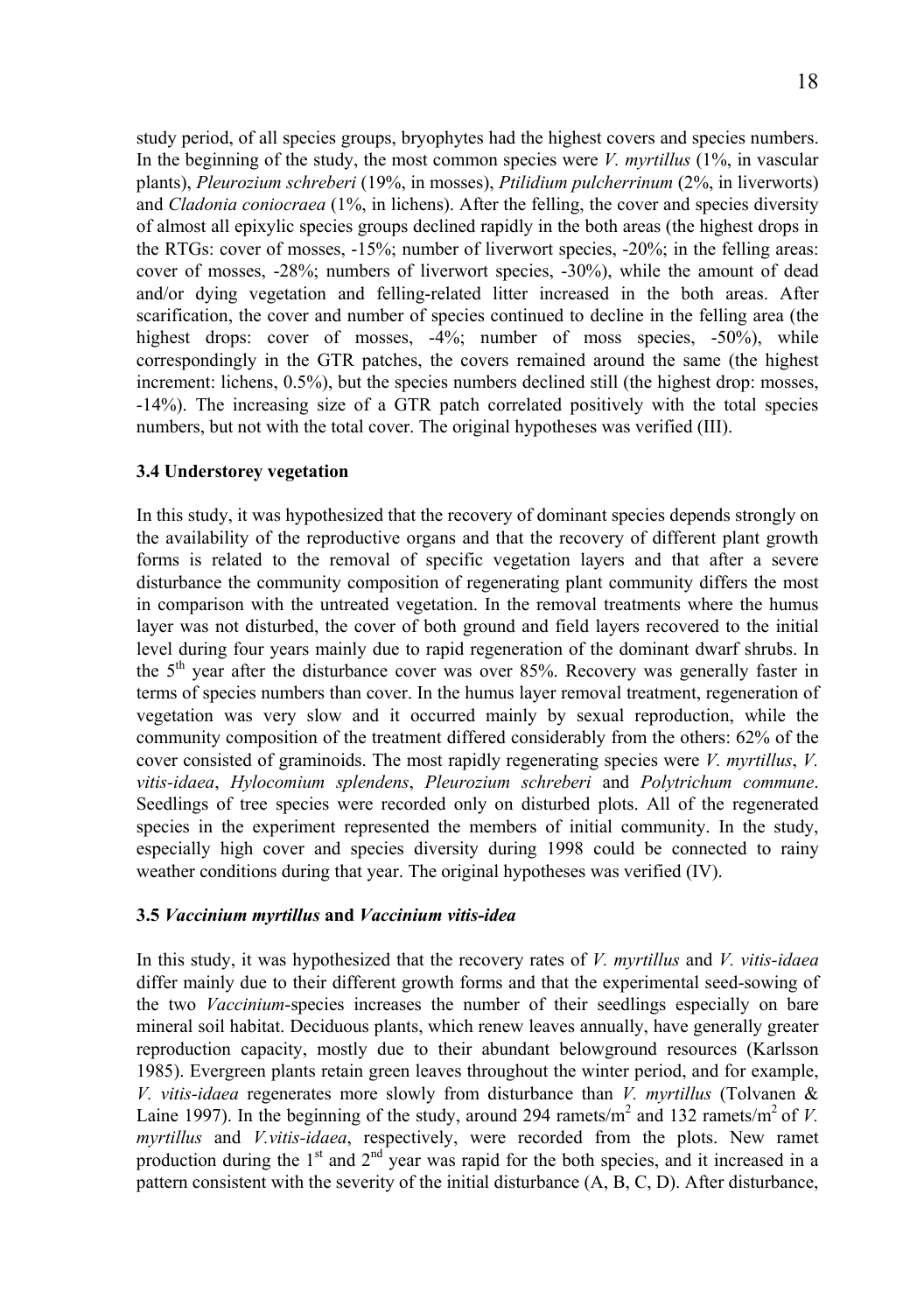the mean current shoot length decreased for the both species. Cover of evergreen *V. vitisidaea* returned to the level occurring in controls after one year in the treatment where only the field layer was removed. The rapid regeneration took place by efficient production of new ramets, while in the other treatments regeneration took four years. This was faster than with deciduous *V. myrtillus*, which recovered fully in four years. The former species responded to damage with increased length growth of shoots, while the latter concentrated on increased production of annual shoots. During the first year after severe disturbance (removal of the field and ground layers), ramet mortality was high (around 35% for the both species) if compared to the control (around 0% for the both species). In the most severe treatment, regeneration of both species was exiguous. Experimental seed-sowing produced the highest number of *Vaccinium*-seedlings when the humus layer was removed (sown: 149 seedlings/m<sup>2</sup>; unsown: 6 seedlings/m<sup>2</sup>), although the mortality of seedlings after the first winter increased considerably in this treatment. In contrast to the original hypotheses, no growth form –related differences in the recovery rate between the species were found (V).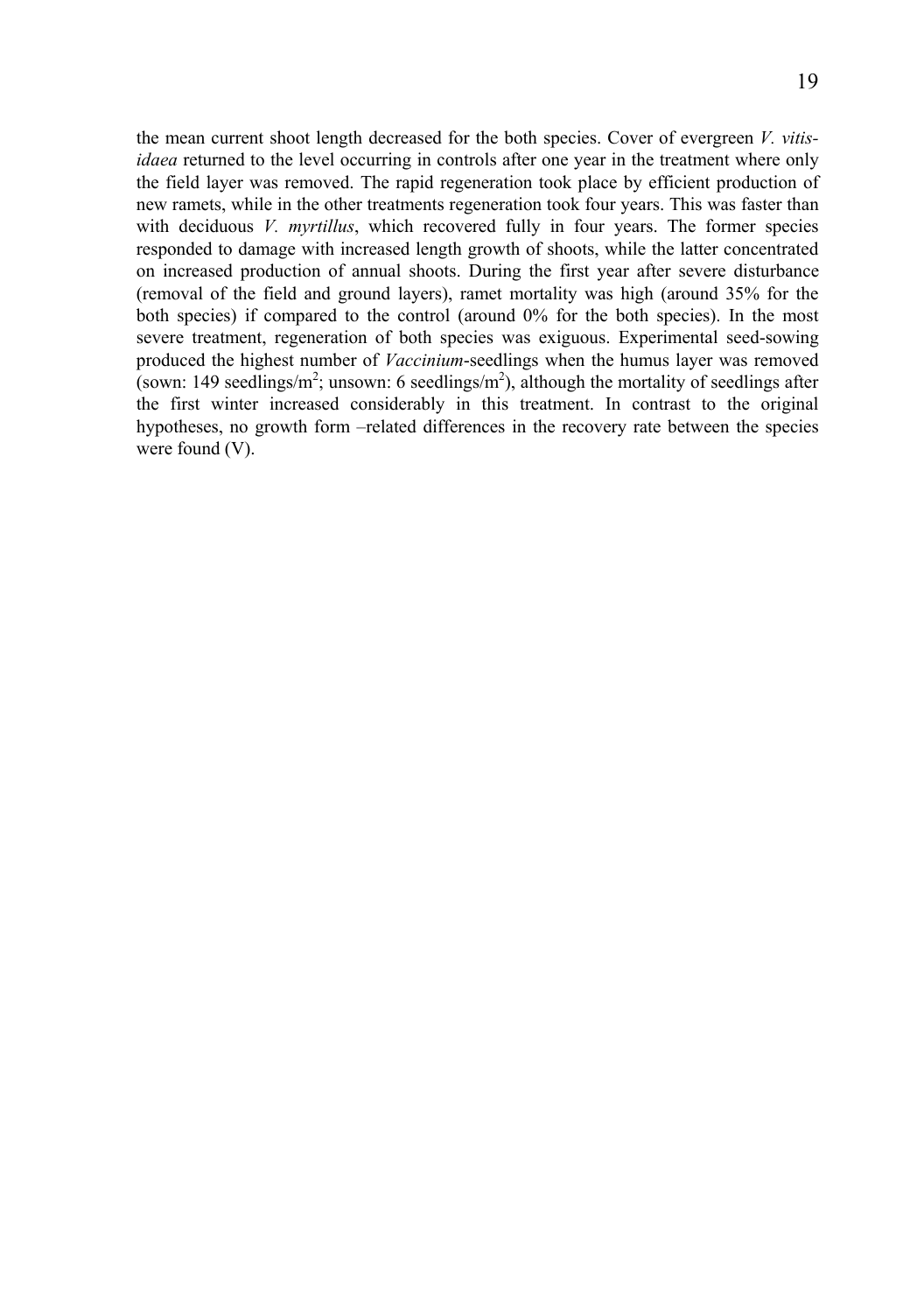# **4 DISCUSSION**

#### **4.1 Green tree retention patch felling and scarification**

Location of GTR patches on boreal forest landscape significantly affects short-term vegetation structure dynamics within the patches. This thesis also shows that local epixylic species dynamics in single patches are very intense in the beginning phases of regeneration (III). It is possible that metapopulation dynamics in the very beginning of regeneration period may be shadowed by the local dynamics, which supports the view of Harrison  $\&$ Ray (2002), who argued that using metapopulation dynamics is not always appropriate in case of plants. The paludified forest type sustains significant amount of biological and structural diversity, but the sum of other characteristics of this biotope, e.g. wet and stony soil and the flat root structure of the dominant tree species (*P. abies*), endanger the trees to very extensive windthrow disturbance after indirect anthropogenic disturbance, i.e. clearfelling of adjacent areas (I). Generally, moist forest sites are known to be very susceptible to uprooting (see survey of Ilisson et al. 2004). Also mature, old-growth-like stands seem to be more susceptible to wind damage at high tree removal rates (Coates 1997). Even though the mean size of the GTR patches was almost 10 times higher than the average size currently used in Finland, the patches came in for excessive windthrows during the 2nd year since the felling (I). The magnitude of tree uprootings was almost 40 times higher than the normal tree mortality rates in these forests, which are under 1% (Jonsson 2000; Siitonen et al. 2000; Rouvinen et al. 2002; Fraver et al. 2008). Still, the wind speeds measured from the area during the study period were normal and no strong storms were officially recorded from the study area (I), although some local observations of strong winds were made during that time (II). It is known that windthrows may show large variation over time (Jonsson  $\&$ Dynesius 1993). There was a small trend between increasing GTR patch size and decreasing number of uprootings, which may indicate that the GTR patch size used in this study was near the possible threshold level, above which the effect could be much more pronounced.

If it is decided that trees are to be preserved within the paludified patches, it seems possible to sustain and even restore CWD over the forest regeneration phase due to the high uprooting susceptibility of trees (II). This is in accordance with the stochastic equations based on computer simulation by Ranius et al. (2003), in which retention of small productive areas leads to an acceptable continuum of CWD. Clear-felling operations alone do not destroy high quantities of CWD from the felling areas, especially if the fellings are done during the period of snow cover. For the continuum of initial CWD, the most crucial defining factor seems to be the scarification of clear-felling area. Harrowing with disctrencher proves to be very devastating, as the great majority of the initial CWD (especially the deciduous and highly decayed logs) either gets destroyed or will be buried under the soil (II). Additionally, during harrowing it is not always possible to bypass the downed logs even though the regulations could advise to do so. Further, the damaged logs are also possibly prone to degradation due to the desiccation and temperature extremes in the felling area.

The logs are best preserved in the GTR patches, where microclimatic conditions are also supposedly milder (II). The better recovery of epixylics in the GTR patches vs. the felling area suggests that the post-felling windthrows may even enhance microclimate in the forest interior patches (III), as uprooted trees often package in to tight agglomerations and piles (H. Hautala, personal observation). It has been observed earlier also that windthrows can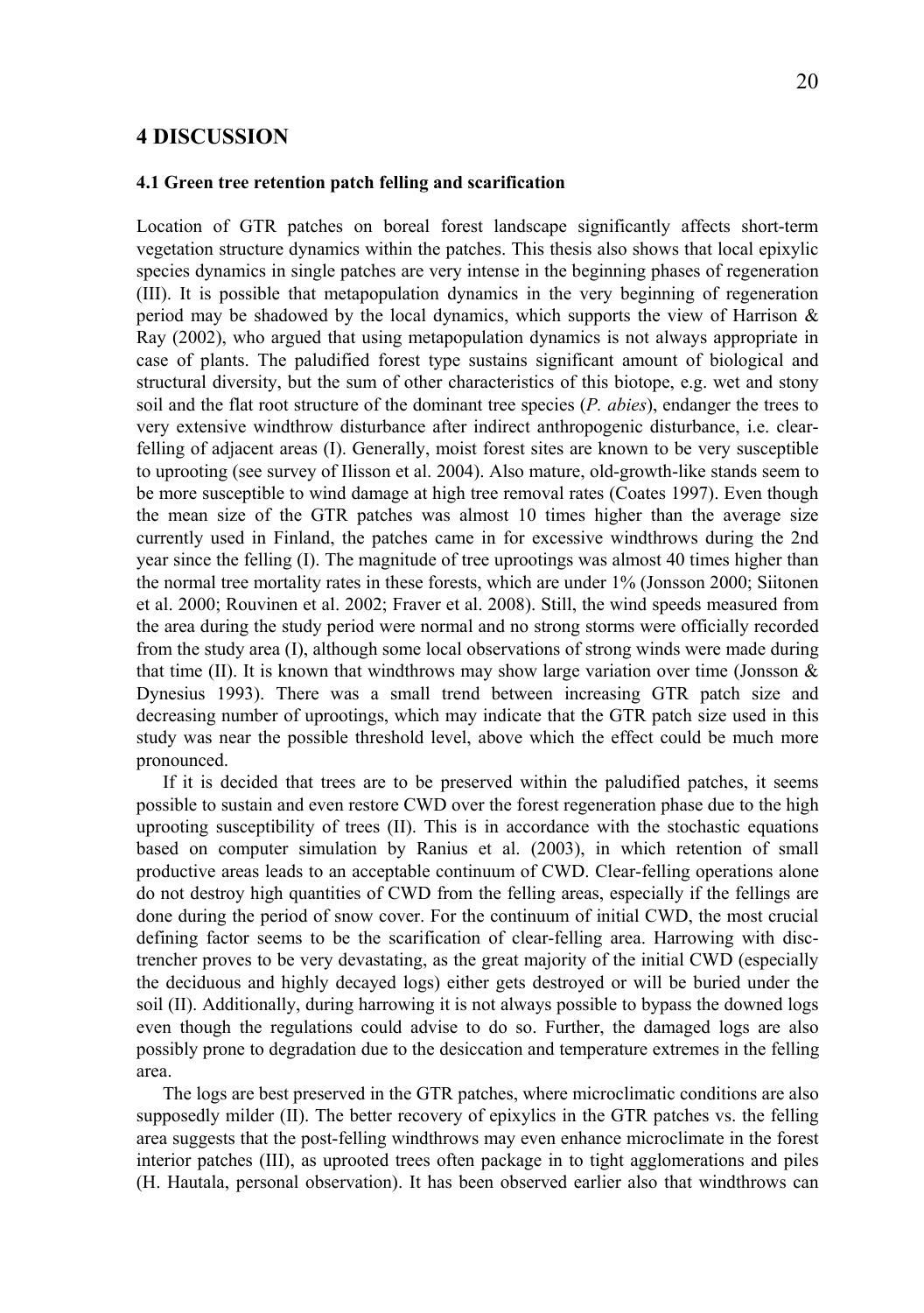enhance spruce regeneration (Drobyshev 2001) and increased amount of dead wood in the clear-felling area can improve abundance of polypores (Selonen et al. 2005). On the other hand, frequent uprootings in GTR patches can consume a considerably large portion of the initial CWD by crushing and breaking it into pieces, which may lead to unilateral accumulation of new CWD.

 Clear-felling causes immediate and steep declines of epixylic species in the felling area (III). Further, microclimatic extremes and deterioration of the logs as growing substrate in the clear-felling area will present new challenges even for the most tolerant epixylic bryophyte species. Also, the depletion of CWD during the soil harrowing correlates directly with the quantitative decrease of epixylics especially in the clear-felling area, which supports the view of Newmaster et al. (2007), according to whom displacement of CWD, along with organic layers during site preparation, is the main cause for the decline in species richness. It has been observed earlier that soil preparation has also other negative ecological consequences, like delays in the growth of field layer vegetation (Karlsson et al. 2002) and potentially facilitating the invasion of ruderals (Haeussler et al. 2002).

The immediate microclimatic edge-effects caused by clear-felling reach also the interior of GTR patches and seem to lead to a decline in cover for all epixylic species groups (III). According to the informal climate data recorded during summer of 2003, there were no notable temperature and air humidity differences between the edges and the interior of the GTR patches. It has been estimated that the edge-effects from clear-felling area (i.e. 'the adjacent opening effects') can extend several tens of meters into the boreal forest interior (Burton 2002; Harper & Macdonald 2002; Moe & Jonsson 2003). In modern forestry, it is often not understood that preserving particular areas of initial forest from felling does not necessarily mean that equivalent areas of 'unchanged initial forest' are preserved for the future. Instead, adjacent opening effects may diminish greatly the value of preserved forest (Murcia 1995). Liverworts, as well as certain common forest interior vascular plants, are especially sensitive to edge-effects, which according to this thesis, seem to be transient for the most of the epixylics (III). However, larger GTR patch size seems to correlate positively with the species diversity (III), which means that the proportion of edge-effects may decrease at some level already at this size-scale of GTR patches. The former result is also supported by statistically non-significant observation, according to which, there are less uprootings in larger GTR patches (I). These observations support the classical view of MacArthur & Wilson (1967), where increasing island size correlates with increasing number of species due to the more balanced interplay of community dynamics in the larger islands. However, the increasing number of epixylic species with the increasing size of GTR patch immediately after the isolation most likely results from the enhanced local conditions (microclimate, aided by increased tree uprooting) than colonization from outside. As felling areas during the first years seem to be unsuitable for epixylic species, it is probable to local dynamics outcompete possible effects of metapopulation dynamics, at least in the beginning.

In order to sustain the initial conditions with minimal change, the size of GTR patches should still be notably larger than the size used in this thesis in order to guarantee their full ecological function (I, II, III). Generally, small patch size leads usually to functional reductions and to transformation of GTR patches into edge habitats (Esseen 1994; North et al. 1996; Halpern & McKenzie 2001; Jalonen & Vanha-Majamaa 2001; Bradbury 2004; Halpern et al. 2005). It has been estimated that the threshold size of a GTR patch could be around 1 ha (Esseen 1994), also for key habitats in general (Pykälä 2007). Then, it would be possible to attain the state of 'core area', where the retained patch is free of the edge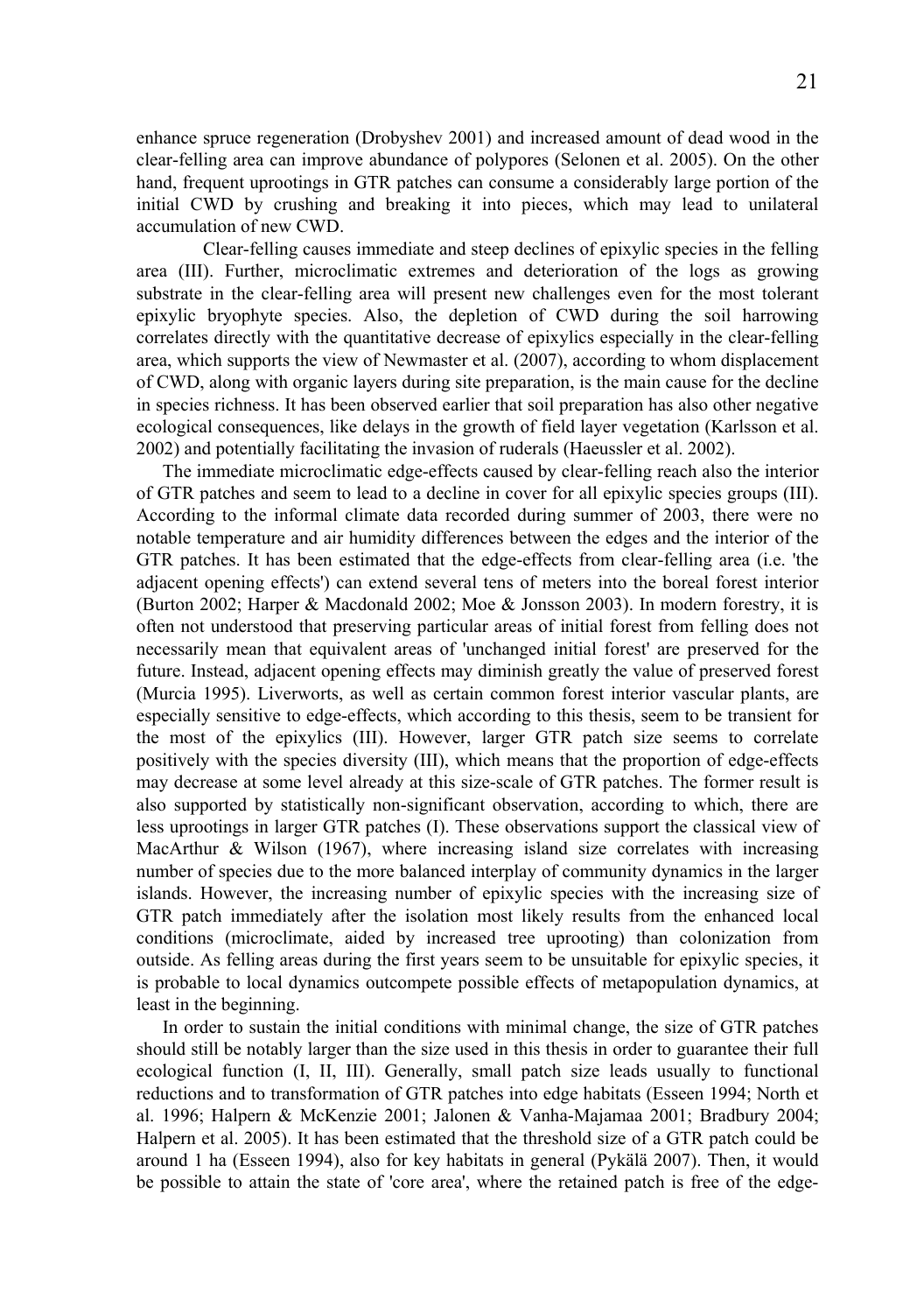effects from surrounding habitats (Ohman 2000). The current practice in Fennoscandia is to leave 5-10 trees/ha (Vanha-Majamaa & Jalonen 2001), which is most likely inadequate in an ecological sense. For urban areas, Hamberg et al. (2008) recommend that size of forest fragments should be at least 2-3 ha. In Finland, one current problem is also the poor implementation of forest legislation and thus the poor fulfilling of biodiversity targets (Pykälä 2007), like retention of trees.

In practice, it is not always possible to estimate or imitate locally the initial forest's natural disturbance regime to the full extent, as there are many factors involved in it, including e.g. biotope variation, disturbance history and earlier forest management actions which all have affected the present state of the forest stand. Executing management actions according to the presumed disturbance regime of the area is certainly better option than to ignore completely what has happened historically. Even single-tree retention can sometimes be a better option than clear-felling (see Atlegrim & Sjöberg 1996). By leaving retention trees into the fire-refugia biotopes, it is possible to more closely mimic the natural disturbance regimes, where smaller islands often remain unburned for a longer period than larger islands (see Wardle et al. 1997).

#### **4.2 Understorey vegetation removal**

Boreal spruce forest understorey plant growth forms respond individually to the removal of single vegetation layers and their respective combinations (IV). In general, response of vegetation to the different intensities of disturbance fits well with the intermediate disturbance hypothesis of Connell (1978). The main evidence of this is as follows: 1. the number of species was greatest after moderately intensity of disturbance, 2. after low intensity disturbance, the plant community returned rapidly to its initial state, where dwarf shrubs dominate in the vegetation, and 3. after high intensity disturbance, community composition had changed very significantly and there was no sign of healthy recovery even five years after the disturbance.

Due to the characteristically thick and 'packed' structure of undisturbed understorey vegetation layers in boreal spruce forest, competition for released resources, such as growth space, is rigid and regeneration after low and moderately severe disturbance is restricted to the vegetative growth of the dominant clonal dwarf shrubs, *V. myrtillus* and *V. vitis-idaea* (IV, V). Removal of a specific layer or a growth form releases resources for an existing layer or for another growth form, respectively. For example, a dense ground layer suppresses growth of the field layer to some extent. Generally, mosses seem to recover slower than vascular plants (IV), which is in accordance with the results of Rydgren et al. (1998). The same trend has been recognized also in the heavily trampled urban boreal forests (Malmivaara et al. 2002). Mosses recover mainly by growing new segments or lateral shoots (Salemaa et al. 2008), while their main competitors, dwarf shrubs, can reallocate effectively resources from their belowground storages into the regeneration of new ramets. For tree seedling regeneration, some level of disturbance seems to be necessary (IV).

If disturbance removes plant regenerative organs and the organic horizons the soil, i.e. environmental conditions represent a state of primary succession, the regeneration of vegetation is very slow and pioneers consist mainly of graminoid tillers, seedlings and bryophytes, the latter of which can rejuvenate on mineral soil from their vegetative fragments (IV). It is genetically important that the exposure of mineral soil in boreal spruce forest floor enables the sexual reproduction of plants, while the gaps also allow a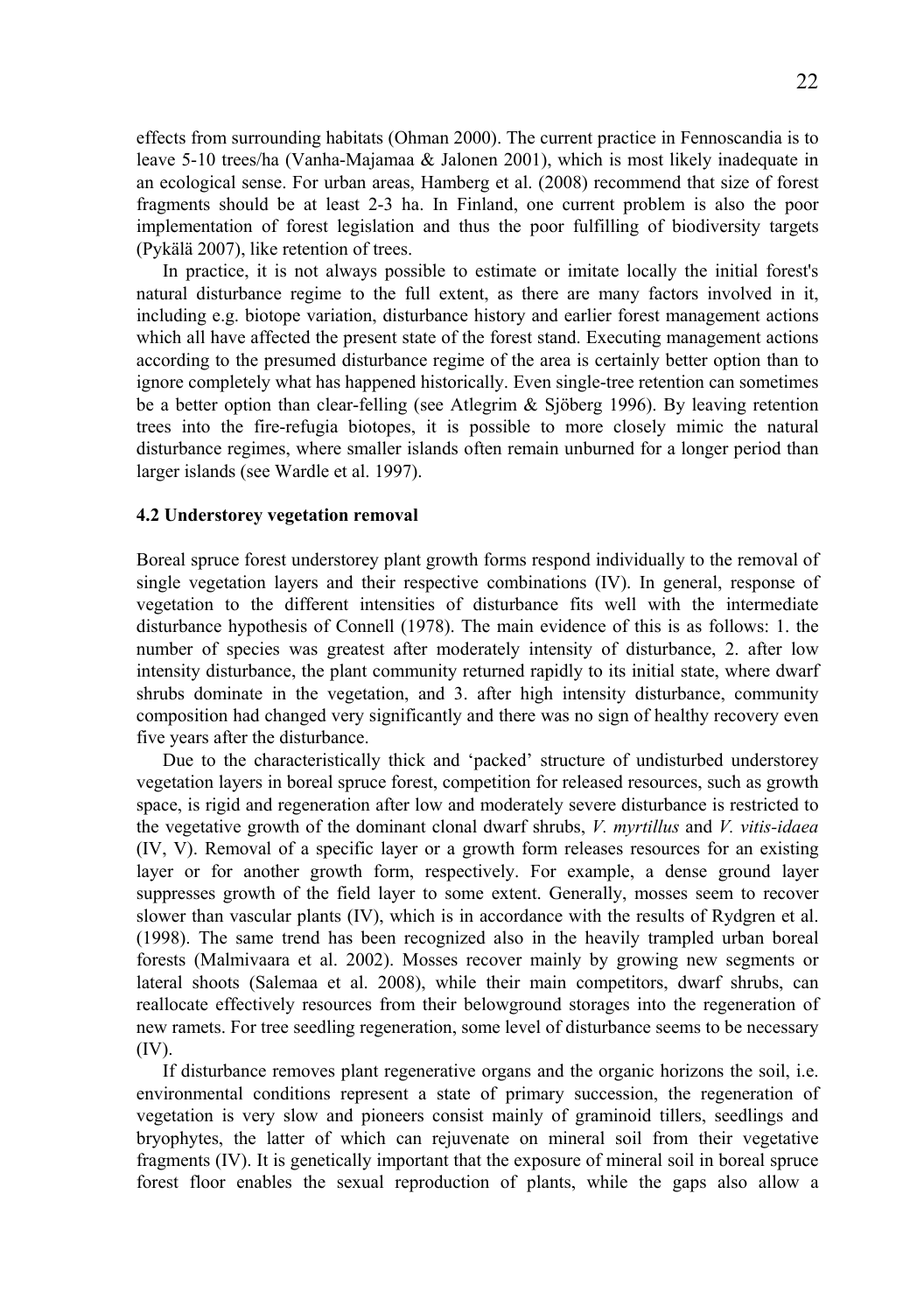'reasonable chance' for the reproduction of weaker competitors, such as annual herbs. Also trampling routes in urban boreal forests (Hamberg et al. 2008) and other analogous disturbance regimes, like raking (Lindholm & Nummelin 1983) can produce similar results. Eventually, small gaps will close largely via the resprouting of dwarf shrubs and also partly by the inward growth of mosses (Frego 1996) from the outer edges. Additionally, in small gaps, plant species composition even after severe disturbances consists almost entirely of the same species that have previously persisted in the undisturbed community  $(IV, V)$ , which is in contrast to the results of Jonsson (1993) and Jonsson  $\&$  Esseen (1998). Smallsized, mechanical disturbance does not also seem to introduce new pioneer species that often born after forest fire or soil preparation after clear-felling (Haeussler et al. 2002; Frey et al. 2003). The reason for this may be simply low light availability. Species richness often correlates with high light availability (Liira et al. 2007; Hart & Chen 2008).

In *V. myrtillus* and *V. vitis-idaea*, almost any kind of mechanical disturbance from low to moderate severity leads to increased vegetative production of new ramets and cover (V), which clearly demonstrates that these species are well-adapted to herbivory, as shown earlier by the extensive work of Tolvanen (1994). It is already known that *V. vitis-idaea* recovers better from e.g. experimental tamping (Kellomäki & Saastamoinen 1975). However, according to this thesis, the recovery growth strategies seem to differ between the deciduous and evergreen growth forms which is in accordance with earlier studies (Karlsson 1985; Salemaa et al. 1999). Deciduous *V. myrtillus* can rapidly diverge into new ramets, a feature of which can be thought as an effective advantage against e.g. animal browsing, while evergreen *V. vitis-idaea* invests in growing length of the ramets (V). This latter investment, however, may be partly caused also by the forest type: In moist spruce forests, thick and shady understorey vegetation causes relatively greater competition within the community than in drier boreal forest types, where *V .vitis-idaea* usually dominates.

After severe small-sized understorey disturbance, deciduous and evergreen growth forms rely merely on sexual reproduction instead of otherwise prevalent vegetative recovery (V). Sexual reproduction of *V. myrtillus* and *V. vitis-idaea* seems to be limited both by the poor availability of bare mineral soil substrate and seeds in the boreal forest floor. For this reason, severe disturbance, which removes all existing plant layers up to the mineral soil, is imperative for the maintenance of adequate local genetic diversity of the populations of these species (IV, V). One shortcoming of bare mineral soil patches is that they do not seem to offer much shelter for the new seedlings, which then may be exposed to temperature changes, small floodings or alternatively become easy forage for herbivores in the beginning phases.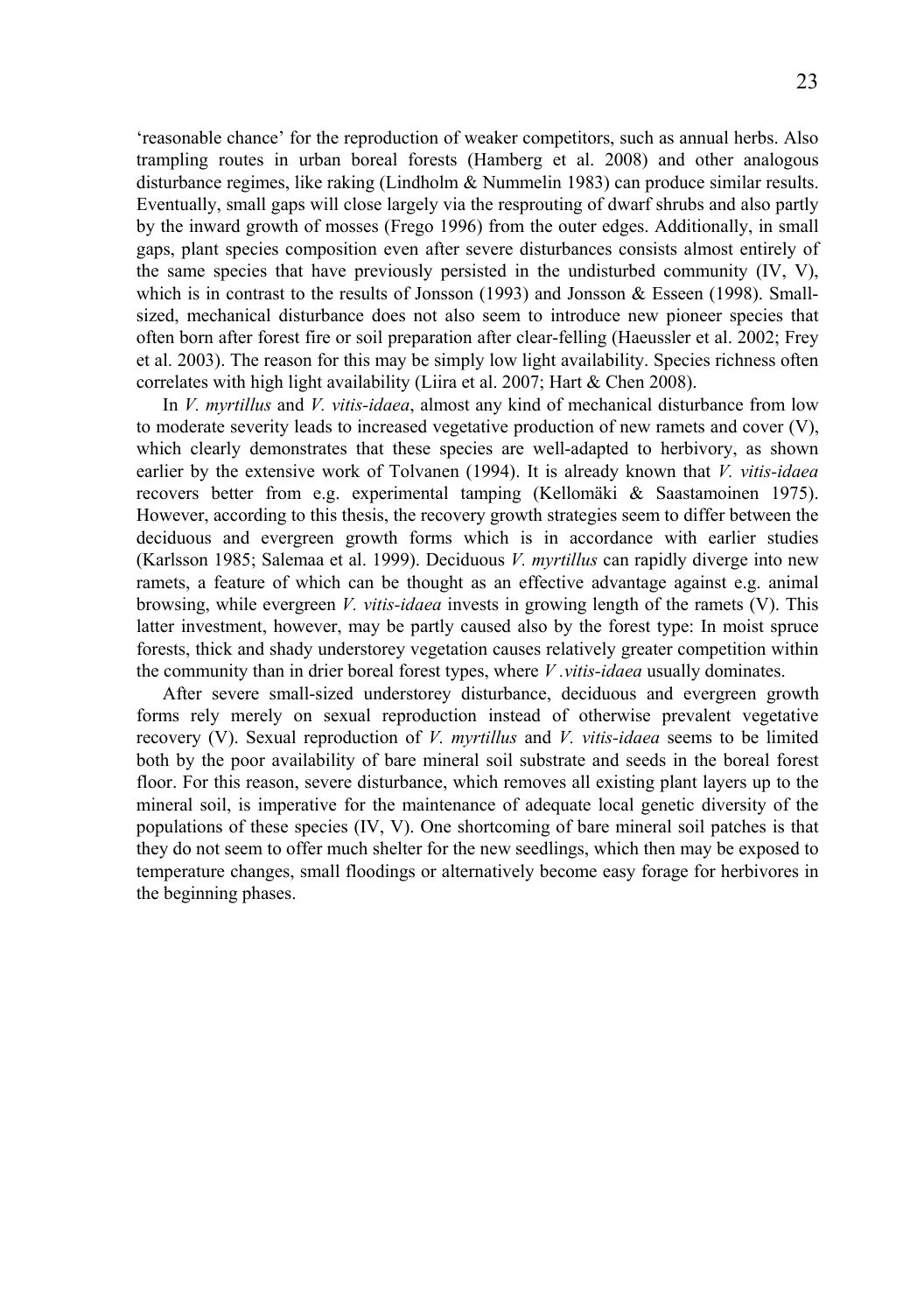# **5 CONCLUSIONS AND IMPLICATIONS FOR PRACTICAL SILVICULTURE**

Results gained in this thesis present new ecological data from less well-known effects of smaller-scale disturbances on different levels of vegetation dynamics in boreal forests. The findings also support some well-known ecological theories. Green-tree retention (GTR) studies showed that increasing island size correlates with increasing number of species and that the local initial vegetation dynamics are very strong, while understorey vegetation removal studies supported strongly the intermediate disturbance hypothesis.

The GTR patch felling studies of this thesis were executed in forest stands which have represented typical Finnish forest management histories, including e.g. occasional thinning, fertilization and removal of dead wood during recent decades. Most of the current forest stands in Finland and elsewhere in Scandinavia have been treated in a similar way. Thus, the lessons learned here can be applied also to the larger boreal forest zone within Fennoscandia.

GTR patch felling, with a larger patch size than currently used in Finnish forestry, seems to preserve and even restore elements of the initial vegetation. Therefore, this felling method has clear ecological advantages in comparison to e.g. clear-felling and dispersed GTR felling, where the immediate effects of e.g. microclimate change are much more pronounced. The GTR patches should be located according to the set local objectives of the respective management plans. In order to ensure the initial biological and structural diversity in the retained forest area, it is recommended to locate the GTR patches principally in those stands where initial biological and structural diversity is already prominent. Paludified forest patches among upland spruce forest are reasonable for this purpose as: (a) they are prone to uprooting, which assures the flow of new CWD during the forest regeneration process, (b) they have naturally high initial abundance and diversity of the most important ecological key resource in boreal forests, CWD and species diversity connected to it, (c) they also function often as forest aqueducts, and (d) they are easy to recognize and delimit without advanced expert knowledge. However, the size of the patches should be significantly larger than the current voluntary standards call for. According to this thesis, if size of the GTR patches is at least 10 times larger than the current practice, higher species richness can be maintained.

If the objectives of the local management plans demand preserving of existing CWD, use of less destructive methods than scarification should be recommended for the felling areas. Along with more localized options, such as mounding, one method could be e.g. prescribed burning, which also resembles better the natural boreal disturbance dynamics. However, the effects of the other available methods on CWD, including currently increasing stump removal, are still largely unknown and more future research should be directed toward understanding their ecological effects.

Even though the understorey vegetation of natural spruce forest can rejuvenate rapidly from small-scale disturbances by vegetative means of the dominating plants, the intensity of the initial disturbance is, as it ultimately defines the speed of recovery. The forest floor withstands well moderately severe disturbance, which is typically created by animals and light trails, for example. High severity disturbances that remove the entire vegetation layer, such as single tree uprootings typical for moist natural spruce forests, are nowadays mainly affiliated with modern foresty practices. Infrequent small-sized high severity disturbances form an essential part in the natural cycle of boreal spruce forest stand dynamics. These disturbances enable the maintenance of small-scale heterogeneity through the occasional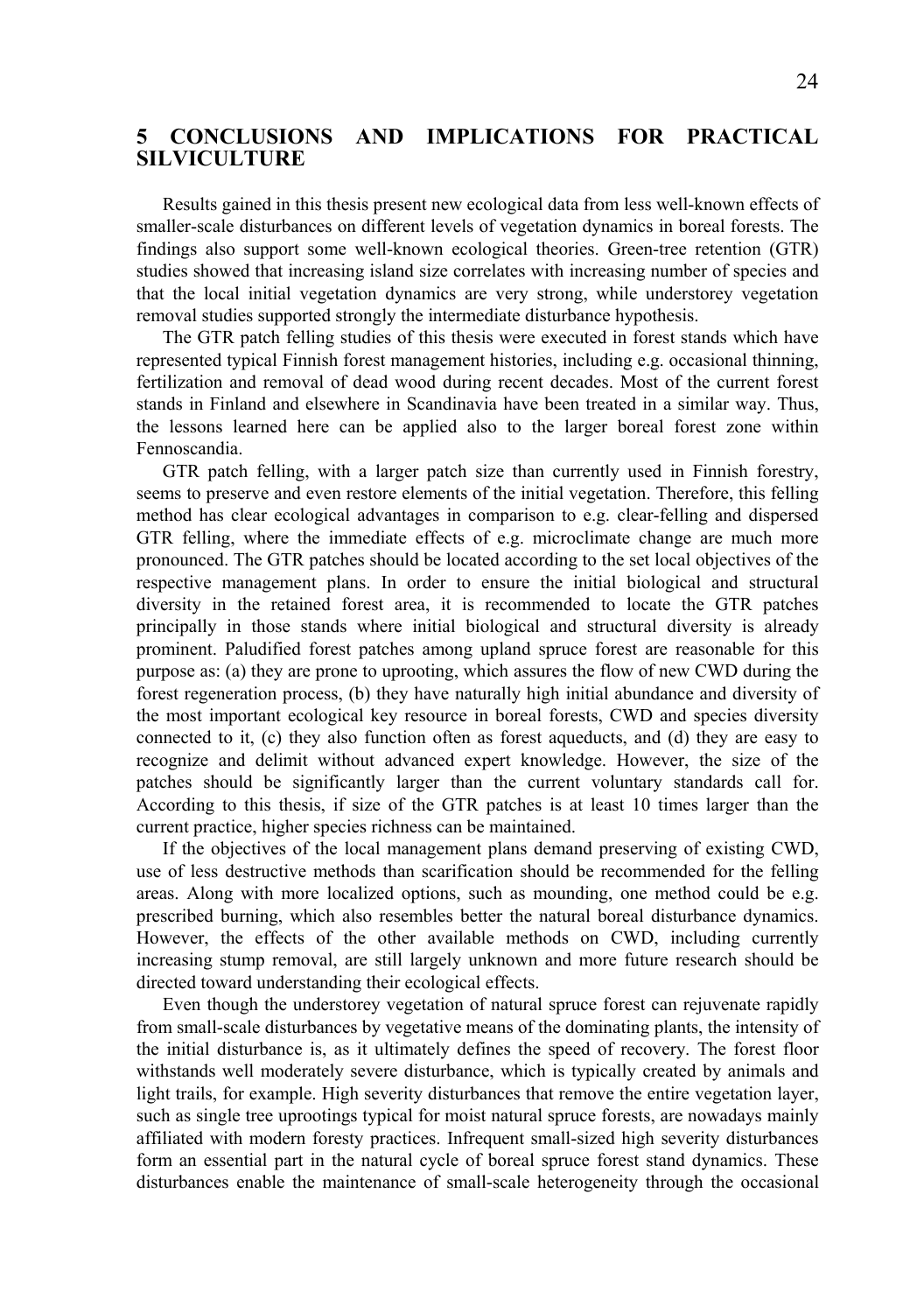establishment and maintenance of weaker competitors and enabling the sexual reproduction of the initial forest floor species. In sensitive areas, where natural small-scale disturbance dynamics are functioning properly, excessive scarification of the forest floor should be avoided.

This thesis has shown that the boreal forest disturbances function within different vascular and non-vascular plant groups and they can interact (for example: felling increases the number of uprootings, which affects CWD and additionally epixylics) even over short temporal scales and thus it would always be useful to estimate the extent of this interaction in e.g. local forest usage and management plans in order to prevent unwanted side-effects.

Prior to modern times, boreal forest disturbance dynamics had certain temporal and spatial regimes to which forest-dwelling species had adapted over thousands of years. Today, the most common natural and anthropogenic disturbances are increasingly interactive and due to this we may witness in the near future different types of related extreme phenomenon, such as catastrophic windthrows and massive insect outbreaks. Whether it is possible to achieve a situation where ecological and economical goals can both be fulfilled satisfactorily in these forests, which are part of the world's largest terrestrial biome, depends upon our choices and actions.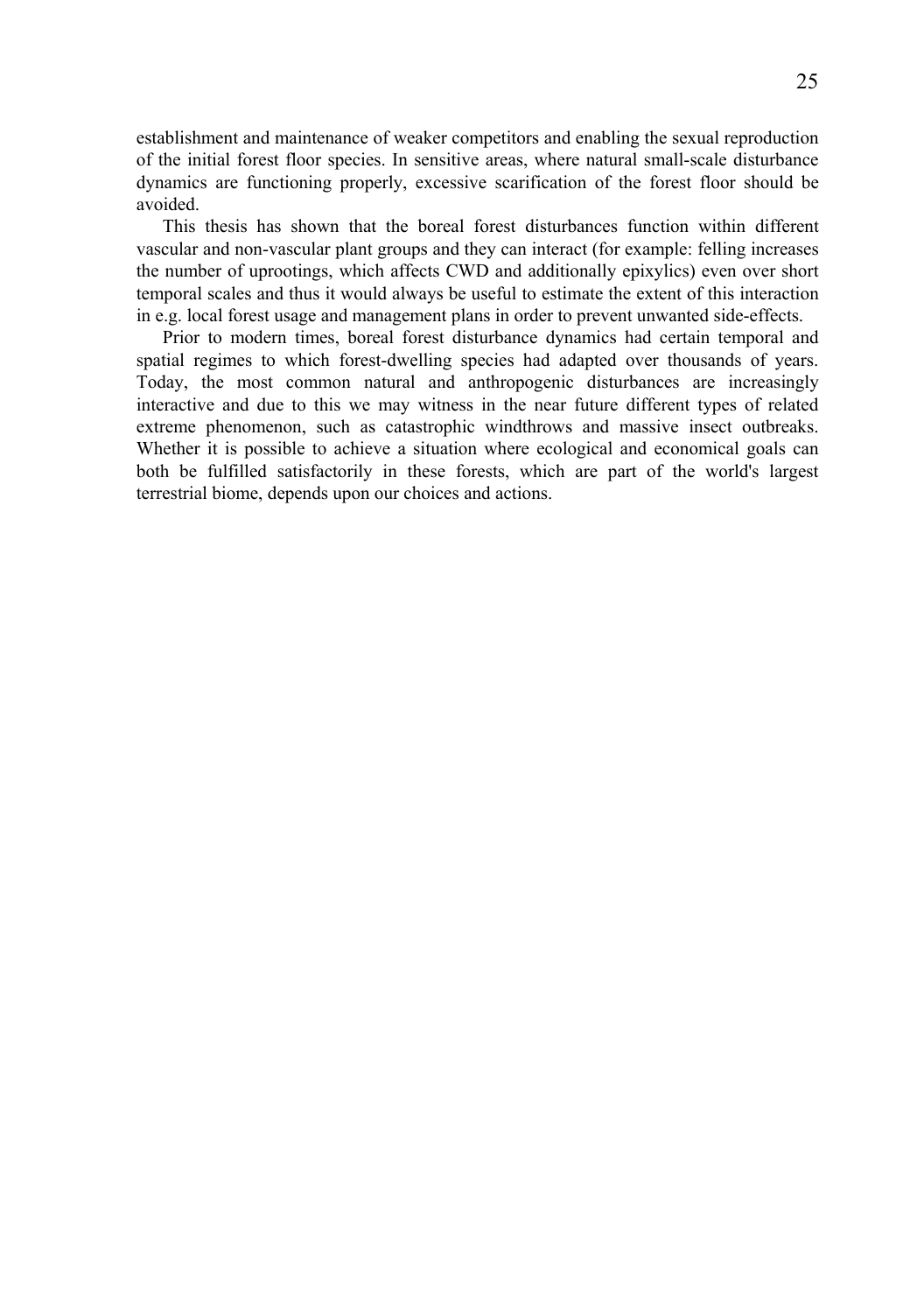# **6 REFERENCES**

- Atlegrim, O. & Sjöberg, K. 1996. Response of bilberry (*Vaccinium myrtillus*) to clearcutting and single-tree selection harvests in uneven-aged boreal *Picea abies* forests. Forest Ecology and Management 86: 39-50.
- Bergstedt, J. & Milberg, P. 2001. The impact of logging intensity on field-layer vegetation in Swedish boreal forests. Forest Ecology and Management 154: 105-115.
- Bradbury, S. 2004. Understorey plant communities in boreal cutblocks with different sizes and numbers of residual tree patches. Canadian Journal of Forest Research 34: 1220- 1227.
- Burton, P.J. 2002. Effects of clearcut edges on trees in the sub-boreal spruce zone of Northwest-Central British Columbia. Silva Fennica 36(1): 329-352.
- Coates, D. K. 1997. Windthrow damage 2 years after partial cutting at the Date Creek silvicultural systems study in the interior Cedar-Hemlock forests of northwestern British Columbia. Canadian Journal of Forest Research 27: 1695-1701.
- Connell, J.H. 1978. Diversity in tropical rainforests and coral reefs. Science 199: 1302- 1310.
- Darwin, C. R. & Wallace, A.R. 1858. On the tendency of species to form varieties; and on the perpetuation of varieties and species by natural means of selection. [Read 1 July] Journal of the Proceedings of the Linnean Society of London. Zoology 3 (20 August): 46-50.
- Drobyshev, I. 2001. Effect of natural disturbances on the abundance of Norway spruce (*Picea abies* (L.) Karst.) regeneration in nemoral forests of the southern boreal zone. Forest Ecology and Management 140: 151-161.
- Dynesius, M. & Hylander, K. 2007. Resilience of bryophyte communities to clear-cutting of boreal stream-side forests. Biological Conservation 135 (3): 423-434.
- Eriksson, O. 1996. Regional dynamics of plants: A review of evidence for remnant, sourcesink and metapopulations. Oikos 77: 248-258.
- Esseen, P.-A. 1994. Tree mortality patterns after experimental fragmentation of an oldgrowth conifer forest. Biological Conservation 68(1): 19-28.
- − , Ehnström, B., Ericsson, L. & Sjöberg, K. 1997 Boreal forests. In: Hansson, L. (ed). Boreal ecosystems and landscapes: structures, processes and conservation of biodiversity. Ecological Bulletins 46: 16-47.
- Finnish Statistical Yearbook of Forestry 2006. Finnish Forest Research Institute. Vammalan Kirjapaino Oy, 438 pp.
- Fraver, S., Jonsson, B.G., Jönsson, M. & Esseen, P.-A. 2008. Demographics and disturbance history of a boreal old-growth *Picea abies* forest. Journal Of Vegetation Science 19: 789-798.
- FRBC Proj. SB96029-RE, SCBC Proj. Final report. Burton, P.J. (Proj. leader). 1999. Effects of block edges and patch retention on vegetation in SBSmc. Symbios Research and Restoration, 44 p.
- Frego, K.A. 1996. Regeneration of four boreal bryophytes: colonization of experimental gaps by naturally occurring propagules. Canadian Journal of Botany 74: 1937-1942.
- Frey, B.R., Lieffers, V.J., Munson, A.D. & Blenis, P.V. 2003. The influence of partial harvesting and forest floor disturbance on nutrient availability and understorey vegetation in boreal mixedwoods. Canadian Journal of Forest Research 33: 1180-1188.
- Fridman, J. & Walheim, M. 2000 Amount, structure, and dynamics of dead wood on managed forestland in Sweden. Forest Ecology and Management 131: 23-36.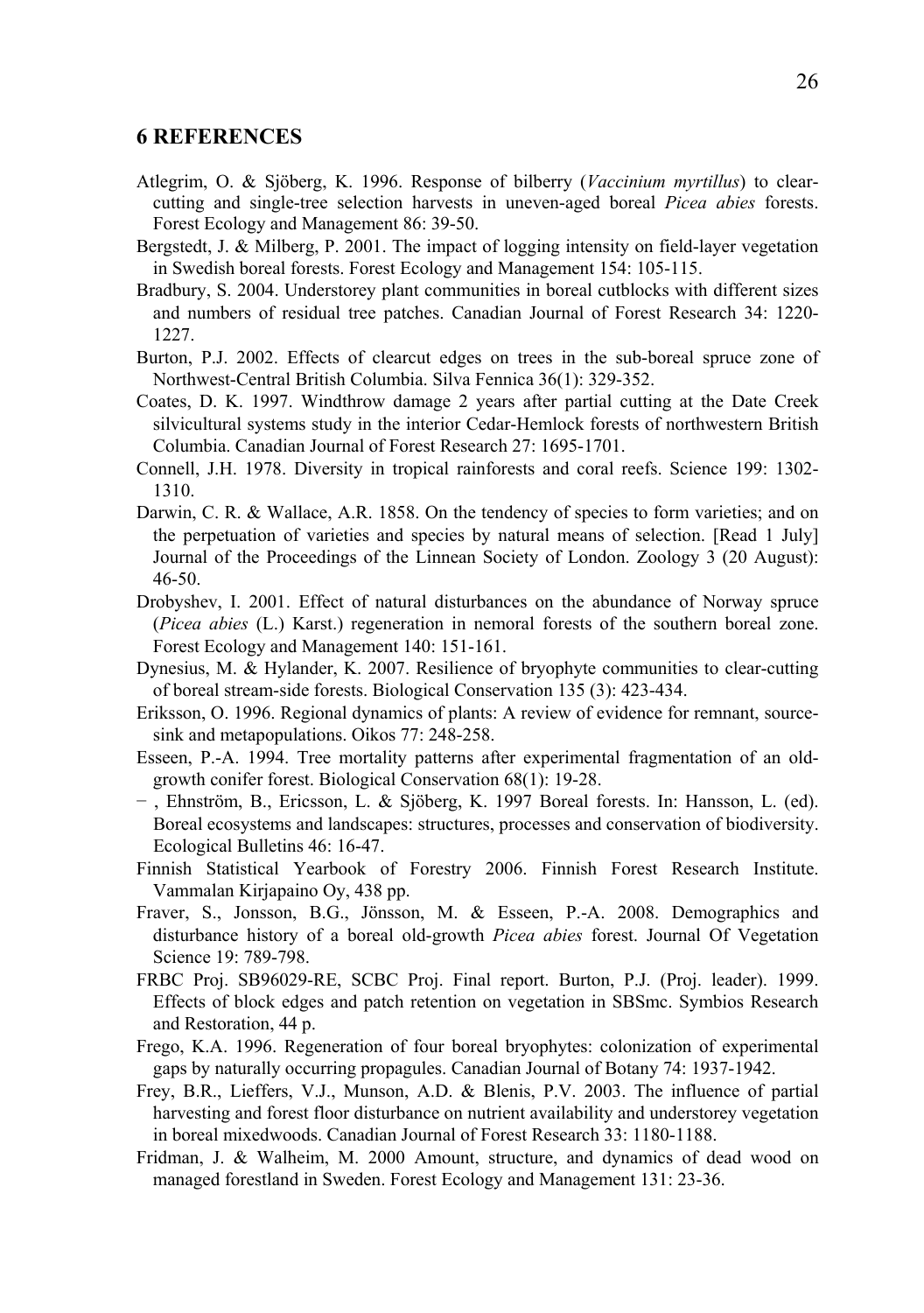- Gromtsev, A. 2002. Natural disturbance dynamics in the boreal forests of European Russia: a review. Silva Fennica 36(1): 41-55.
- Haeussler, S., Bedford, L., Leduc, A., Bergeron, Y. & Kranabetter, J.M. 2002. Silvicultural disturbance severity and plant communities of the southern Canadian boreal forest. Silva Fennica 36(1): 307-327.
- Halpern, C.B. & McKenzie, D. 2001. Disturbance and post-harvest ground conditions in a structural retention experiment. Forest Ecology and Management 154: 215-225.
- − , McKenzie, D., Shelley, A.E. & Maguire, D.A. 2005. Initial responses of forest understories to varying levels and patterns of green-tree retention. Ecological Applications 15(1): 175-195.
- Hamberg, L., Lehvävirta, S., Malmivaara-Lämsä, M., Rita, H. & Kotze, D.J. 2008. The effects of habitat edges and trampling on understorey vegetation in urban forests in Helsinki, Finland. Applied Vegetation Science 11(1): 83-98.
- Hanski, I. 2004. Metapopulation theory, its use and misuse. Basic and Applied Ecology 5: 225-229.
- − & Ovaskainen, O. 2003. The metapopulation theory for fragmented landscapes. Theoretical Population Biology 64: 199-127.
- Harper, K.A. & Mcdonald, S.E. 2002. Structure and composition of edges next to regenerating clear-cuts in mixed-wood boreal forest. Journal of Vegetation Science 13(4): 535-546.
- − , Boudreault, C., DeGrandpré, L., Drapeau, P., Gauthier, S. & Bergeron, Y. 2003. Structure, composition, and diversity of old-growth black spruce boreal forest of the Clay Belt region in Quebec and Ontario. Environmental Reviews 11(1): 79–98.
- Harrison, S. & Ray, C. 2002. Plant population viability and metapopulation-level processes. In: Beissinger, S. & McCullough, D. (eds.). Population viability analysis. University of Chicago Press, Chicago. pp. 109-122.
- Hart, S.A., & Chen, H.Y.H. 2008. Fire, logging, and overstory affect understory abundance, diversity, and composition in boreal forest. Ecological Monographs 78(1): 123-140.
- Hyppönen, M., Hyvönen, J. & Valkonen, S. 2002. Männyn luontaisen uudistamisen onnistuminen Lapin yksityismetsissä 1960-, 1970- ja 1980-lukujen siemenpuuhakkuissa. Metsätieteen aikakauskirja 4: 559-574. (in Finnish).
- Hörnberg, G., Zackrisson, O., Segerström, U., Svensson, B.W., Ohlson, M. & Bradshaw, R.H.W. 1998. Boreal Swamp Forests. Biodiversity "hotspots" in an impoverished forest landscape. BioScience 48(10): 795-802
- Ilisson, T., Metslaid, M., Jogiste, K. 2004. Storm as a disturbance factor in forest ecosystems: a case study of Tudu and Halliku. Transactions of the Faculty of Forestry, Estonian Agricultural University 37: 104-107.
- Jalonen, J. & Vanha-Majamaa I. 2001. Immediate effects of four different felling methods on mature boreal spruce forest understorey vegetation in southern Finland. Forest Ecology and Management 146: 25-34.
- Jentsch, A., Beierkuhnlein, C. & White, P.S. 2002. Scale, the dynamic stability of forest ecosystems, and the persistence of biodiversity. Silva Fennica 36(1): 393-400.
- Jonsson, B.G. 1993. The bryophyte diaspore bank and its role after small-scale disturbance in a boreal forest. Journal of Vegetation Science 4: 819-826.
- − 2000. Availability of coarse woody debris in a boreal old-growth *Picea abies* forest. Journal of Vegetation Science 11: 51-56.
- − & Dynesius, M. 1993. Uprooting in boreal sprucce forests long-term variation in disturbance rate. Canadian Journal of Forest Research 23: 2383-2388.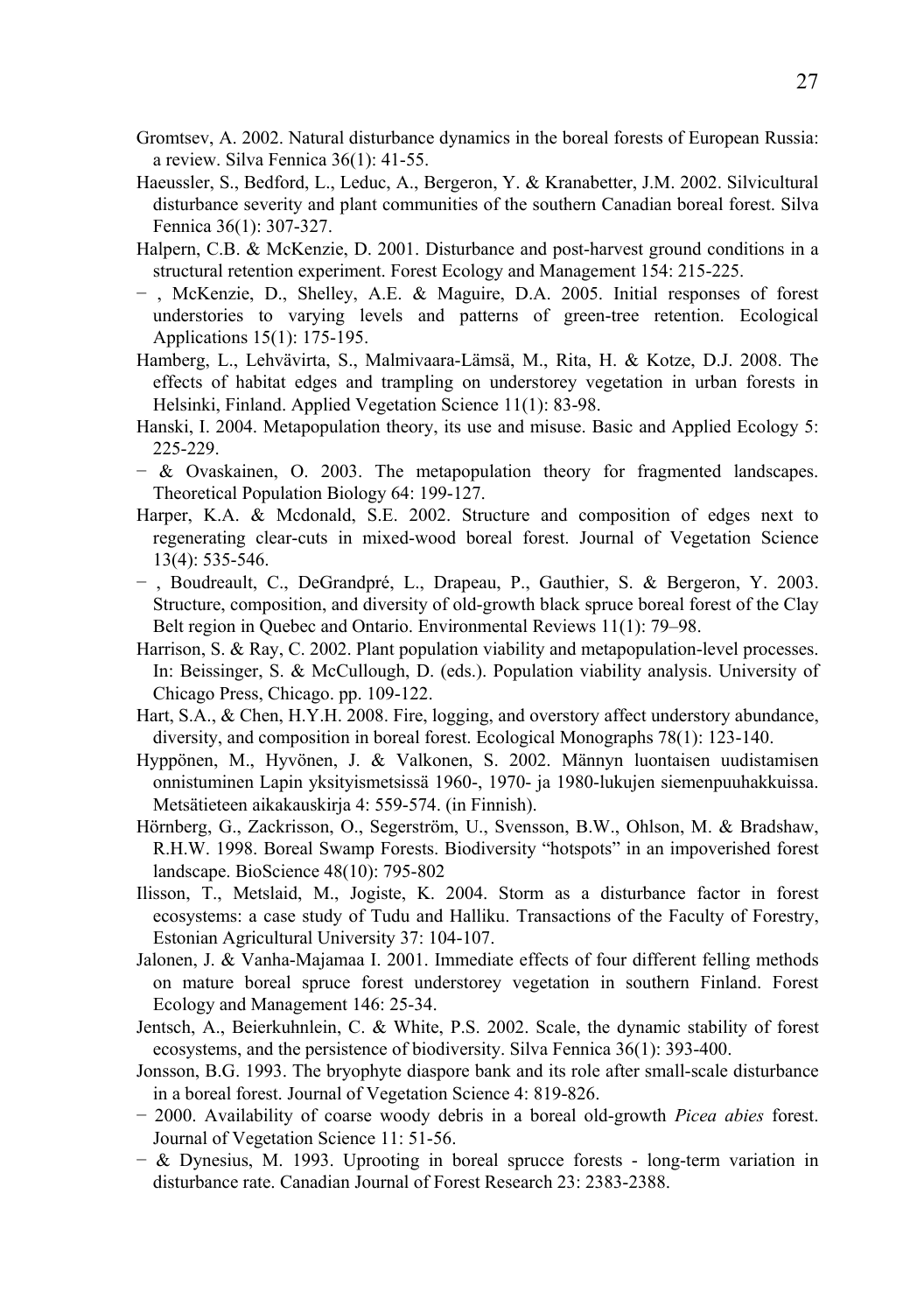- − & Esseen, P.A. 1998. Plant colonization in small forest floor patches: importance of plant group and disturbance traits. Ecography 21: 518-526.
- Kalinin, M.I. 1991. Assessment of windfall danger in spruce stands of the Carpathian mountains (Ukrainian SSR, USSR). Lesovedenie 0(2): 59-66.
- Kangas, K., Sulkava, P., Koivuniemi, P., Tolvanen, A., Siikamäki, P. & Norokorpi, Y. 2007. What determines the area of impact around campsites? A case study in Finnish national park. Forest Snow and Landscape Research 81(1/2): 139-150.
- Karlsson, P.S. 1985. Patterns of carbon allocation above ground in a deciduous (*Vaccinium uliginosum*) and an evergreen (*Vaccinium vitis-idaea*) dwarf shrub. Physiologia Plantarum 63: 1-7.
- Karlsson, M., Nilsson, U. & Örlander, G. 2002. Natural regeneration in clear-cuts: effects of scarification, slash removal and clear-cut age. Scandinavian Journal of Forest Research 17: 131-138.
- Kellomäki, S. & Saastamoinen, V.-L. 1975. Trampling tolerance of forest vegetation. Acta Forestalia Fennica 147: 1-21.
- Kimmins, J.P. 1997. Forest Ecology. A Foundation for Sustainable Management. 2nd edition. Prentice Hall, Upper Saddle River, New Jersey, 596 p.
- Korpela, L. 2004. The importance of forested mire margin plant communities for the diversity of managed boreal forests in Finland. Ph.D. Thesis. University of Helsinki, Faculty of Biosciences, Department of Biological and Environmental Sciences, Plant Biology and Finnish Forest Research Institute, Vantaa Research Centre. Finnish Forest Research Institute, Research papers 935. 60 p.
- Kuuluvainen, T. 1994. Gap disturbance, ground microtopography, and the regeneration dynamics of boreal coniferous forests in Finland: a review. Annales Zoologici Fennici 31: 35-51.
- Laiho, O. 1987. Metsiköiden alttius tuulituholle Etelä-Suomessa. Folia Forestalia 706. 24 p. (in Finnish).
- Lieffers, V.J., Messier, C., Stadt, F.G. & Comeau, P.G. 1999. Predicting and managing light in the understory of boreal forests. Canadian Journal of Forest Research 29: 796- 811.
- Liira, J., Sepp, T. & Parrest, O. 2007. The forest structure and ecosystem quality in conditions of anthropogenic disturbance along productivity gradient. Forest Ecology and Management 250(1/2): 34-46.
- Lindholm, T. & Nummelin, M. 1983. Changes in the community structure of forest floor vegetation after repeated litter disturbance by raking. Silva Fennica 17: 289-300.
- Lofroth, E. 1998. The Dead Wood Cycle. In: Voller, J. & Harrison, S. (eds.) Conservation Biology Principles for Forested Landscapes, p. 185-214. UBC Press, Vancouver B.C.
- MacArthur, R.H. & E.O. Wilson. 1967. The Theory of Island Biogeography. Princeton University Press, Princeton, NJ. 203 p.
- Magnani, F., Mencuccini, M., Borghetti, M., Berbigier, P., Berninger, F., Delzon, S., Grelle, A., Hari, P., Jarvis, P.G., Kolari, P., Kowalski, A.S., Lankreijer, H., Law, B.E., Lindroth, A., Loustau, D., Manca, G., Moncrieff, J.B., Rayment, M., Tedeschi, V., Valentini, R. & Grace, J. 2007. The human footprint in the carbon cycle of temperate and boreal forests. Nature (London) 447(7146): 848-850.
- Malmivaara, M., Löfström, I. & Vanha-Majamaa, I. 2002. Anthropogenic effects on understorey vegetation in *Myrtillus* type urban forests in southern Finland. Silva Fennica 36(1): 367-381.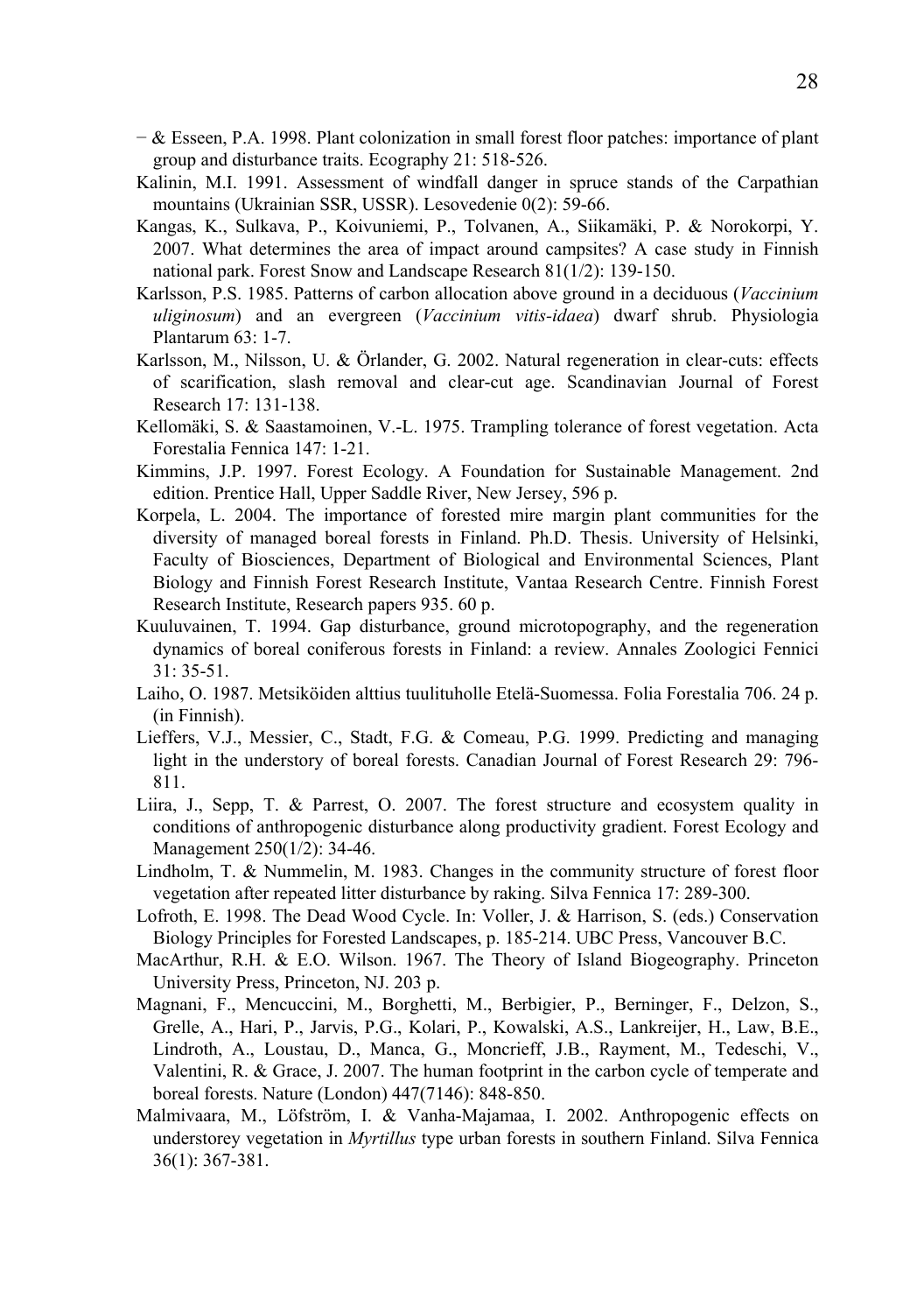- Mayer, H. Windthrow. 1989. Philosophical Transactions of the Royal Society of London B 324: 267-281.
- McCarthy, J. 2001. Gap dynamics of forest trees: A review with particular attention to boreal forests. Environmental Reviews 9(1): 1–59.
- Moe, J. & Jonsson, B.G. 2003. Edge effects on liverworts and lichens in forest patches in a mosaic of boreal forest and wetland. Conservation Biology 17(2): 380-388.
- Murcia, C. 1995. Edge effects in fragmented forests: implications for conservation. TREE 10(2): 58-62.
- Newmaster, S.G., Parker, W.C., Wayne Bell, F & Paterson, J.M. 2007. Effects of forest floor disturbances by mechanical site preparation on floristic diversity in a central Ontario clearcut. Forest Ecology and Management 246: 196-207.
- North, M., Chen, J., Smith, G., Krakowlak, L. & Franklin, J. 1996. Initial response of understory plant diversity and overstory tree diameter growth to a green tree retention harvest. Northwest Science 70(1): 24-35.
- Norwegian Institute of Land Inventory. 2003 Variation in environmental conditions, understorey species number, abundance and composition among natural and managed *Picea abies* forest stands. Forest Ecology and Management 177(1/3): 17-37.
- Ohman, K. 2000. Creating continuous areas of old forest in long-term forest planning. Canadian Journal of Forest Research 30(11): 1817-1823.
- Persson, I.-L., Danell, K. & Bergström, R. 2000. Disturbance by large herbivores in boreal forests with special reference to moose. Annales Zoologici Fennici 37: 251-263.
- Pykälä, J. 2007. Implementation of Forest Act habitats in Finland: Does it protect the righ habitats for threatened species? Forest Ecology and Management 242: 281-287.
- Qinghong, L. & Hytteborn, H. 1991. Gap structure, disturbance and regeneration in a primeval Picea abies forest. Journal of Vegetation Science 2: 391-402.
- Ranius, T., Kindvall, O., Kruys N. & Jonsson, B.G. 2003. Modelling dead wood in Norway spruce stands subject to different management regimes. Forest Ecology and Management 182 (1/3): 13-29.
- Rosenvald, R. & Lõhmus, A. 2008. For what, when, and where is green-tree retention better than clear-cutting? A review of the biodiversity aspects. Forest Ecology and Management  $255:1 - 15$ .
- Rouvinen, S., Kuuluvainen, T. & Siitonen, J. 2002. Tree mortality in a *Pinus sylvestris* dominated boreal forest landscape in Vienansalo wilderness, eastern Fennoscandia. Silva Fennica 36: 127-145.
- Ruel, J.C. 2000. Factors influencing windthrow in balsam fir forests: from landscape studies to individual tree studies. Forest Ecology and Management 135(1-3): 169-178.
- Ruuska, J., Siipilehto, J. & Valkonen, S. 2008. Effect of edge stands on the development of young Pinus sylvestris stands in southern Finland. Scandinavian Journal of Forest Research 23: 214-226.
- Rydgren, K., Hestmark, G. & Økland, R.H. 1998. Revegetation following experimental disturbance in a boreal old-growth Picea abies forest. Journal of Vegetation Science 9: 763-776.
- Salemaa, M., Vanha-Majamaa, I. & Gardner, P.J. 1999. Compensatory growth of two clonal dwarf shrubs, *Arctostaphylos uva-ursi* and *Vaccinium uliginosum* in a heavy metal polluted environment. Plant Ecology 141(1-2): 79-91.
- − , Mäkipää, R. & Oksanen, J. 2008. Differences in the growth response of three bryophyte species to nitrogen. Environmental Pollution 152: 82-91.